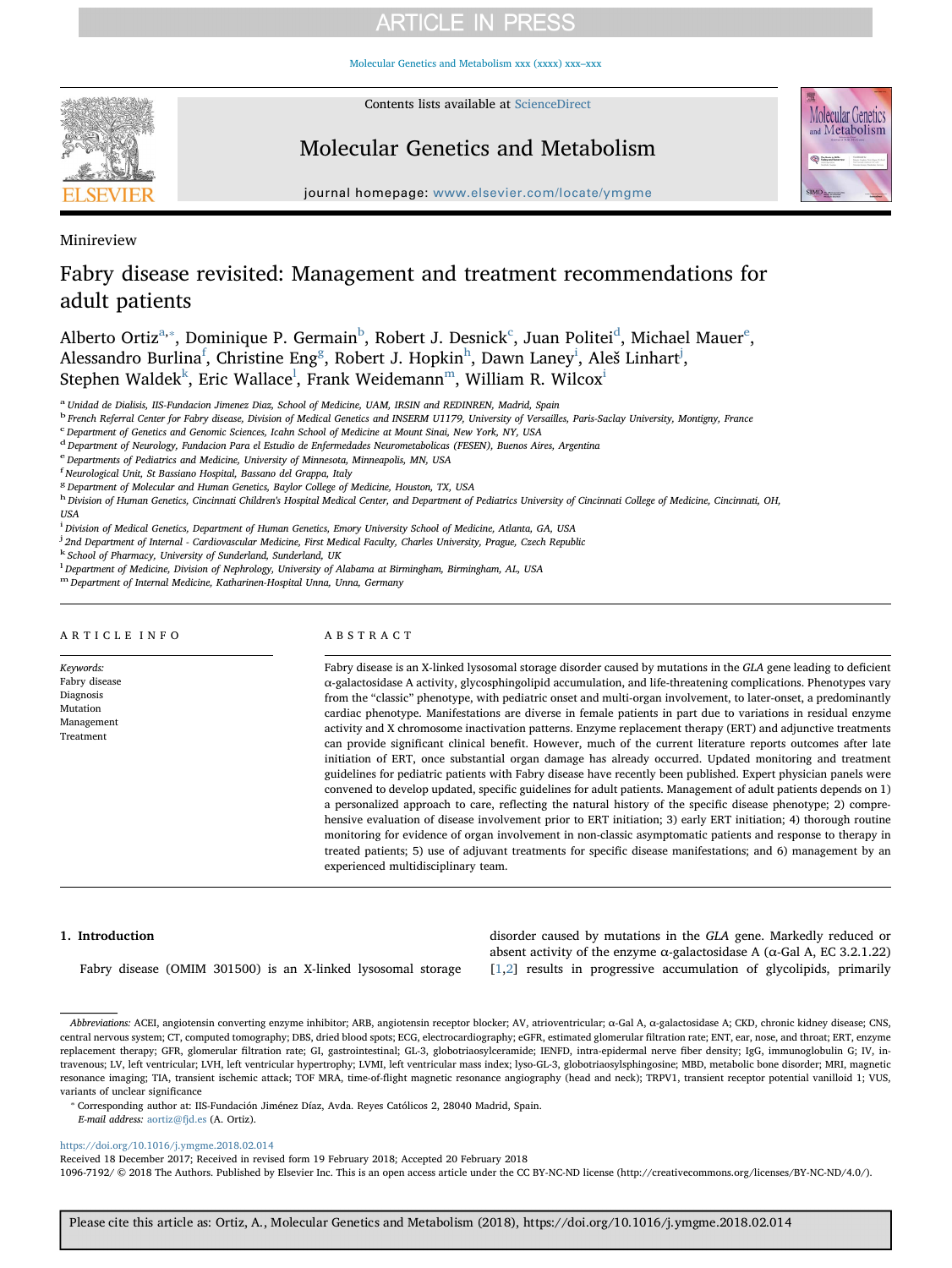globotriaosylceramide (GL-3, Gb<sub>3</sub>) and its deacylated form, globotriaosylsphingosine (lyso-GL-3), in plasma and in a wide range of cells throughout the body. This includes those particularly relevant to disease pathology (e.g., vascular endothelial cells, podocytes, cardiomyocytes, arterial smooth muscle cells) and other cell types in the kidneys, nervous system, and other organs [\[1](#page-9-0)[,2\]](#page-9-1). Currently, there are 15 years of clinical experience with enzyme replacement therapy (ERT) [[3](#page-9-2),[4](#page-9-3)] for Fabry disease.

Fabry disease was initially described in male patients with a severe clinical phenotype, now known as "classic" Fabry disease [[1](#page-9-0),[2\]](#page-9-1). These patients are characterized by absent or severely reduced (< 1% of mean normal)  $α$ -Gal A activity, marked GL-3 accumulation in vascular endothelial cells, cardiomyocytes, smooth muscle cells, and podocytes, and childhood or adolescent onset of symptoms followed by progressive multi-organ failure, and eventually death [[1](#page-9-0)[,2\]](#page-9-1). However, a larger group of patients has later-onset phenotypes with varying levels of residual α-Gal A activity, age of onset, and manifestations [[2](#page-9-1)]. Newborn screening (NBS) studies revealed frequencies of the classic and lateronset phenotypes of up to 1 in 22,570 males and 1 in 1390 males, respectively [\[5\]](#page-9-4). The spectrum of disease severity in heterozygous female patients ranges from asymptomatic to a severe phenotype that resembles that observed in male patients with the classic phenotype and is in part dependent on the mutation and the X chromosome inactivation (Lyonization) profile [[2](#page-9-1)[,6](#page-9-5)–8]. Severe clinical manifestations have been reported in at least 43% of obligate carrier women [\[7,](#page-9-6)[9](#page-9-7),[10\]](#page-9-8). Numerous GLA mutations have been reported [11–[15\]](#page-9-9) and efforts are underway to correlate GLA mutations with the major phenotypic subtypes [\[16](#page-9-10)].

The past decade has witnessed an increased understanding of the pathogenesis, natural history, and prevalence of Fabry disease, and the effectiveness and limitations of ERT. The advances have changed our approach to disease monitoring and therapeutic intervention, necessitating an appraisal and update of monitoring and treatment guidelines for the multisystemic involvement in adult patients with Fabry disease published in 2006 [\[17](#page-9-11)]. The present document complements specific documents that have addressed controversial areas (KDIGO [\[18](#page-9-12)]) or aspects of diagnosis and management usually focused around individual organs [\[19](#page-9-13)–28]. Furthermore, these updated recommendations underline the importance of early treatment initiation in both males and females, and stress the importance of patient-specific care and a multidisciplinary approach to disease management. Recommendations for the cessation of treatment have not been included here as the clinical consequences of treatment cessation, compared with ERT continuation, remain to be clarified [[29\]](#page-9-14).

The development of these recommendations was initiated in July 2014 at a meeting of an international panel of Fabry disease experts from seven subspecialties, including nephrology, cardiology, neurology, genetics, genetic counseling, pediatrics, and metabolic disorders convened in Atlanta, GA, USA, to review existing treatment guidelines for adults with Fabry disease [[17\]](#page-9-11). Subsequent discussions were held during a panel meeting in February 2015 in Orlando, FL, USA. Treatment of pediatric patients was not part of the discussions; recommendations for the monitoring and management of pediatric/adolescent patients were being developed by a panel of experts in pediatric Fabry disease and have recently been published [\[30](#page-9-15)]. Based on these face-to-face panel discussions, an independent coordinator prepared a draft set of updated recommendations for clinical management of adult patients with Fabry disease. Each member of the panel amended the recommendations based on his/her long clinical experience and indepth knowledge of the literature; therefore, no systematic review of the literature on clinical outcome was performed, and the recommendations were not graded. Several revision rounds were performed until a consensus was reached by all panelists, taking important newly published data and perspectives into account.

### 2. Disease manifestation

In classic Fabry disease, the first symptoms, including chronic neuropathic pain and episodic severe pain crises, typically emerge during childhood [\(Table 1](#page-2-0)). Symptoms such as hypohidrosis, skin abnormalities (angiokeratomas), gastrointestinal (GI) disturbances (bloating, diarrhea, abdominal pain), and a characteristic asymptomatic corneal opacity (cornea verticillata) are additional common early manifestations [\[1,](#page-9-0)[2\]](#page-9-1). Occult kidney injury may occur at a young age, including albuminuria (a defining feature of chronic kidney disease [CKD]) and glomerulosclerosis [\[33](#page-9-16)[,43](#page-9-17),[44\]](#page-9-18). Symptomatic organ complications typically emerge in young adult patients, including CKD progression to renal failure and left ventricular hypertrophy (LVH) associated with myocardial fibrosis and arrhythmias, auditory loss, transient ischemic attacks (TIAs), strokes, and eventually premature death [[7](#page-9-6),[32,](#page-9-19)45–[50\]](#page-9-20). Accumulation of GL-3 in cardiac tissues, as well as inflammatory and neurohormonal mechanisms leading to cardiac cellular and vascular dysfunction are likely contributors to cardiac manifestations [[45\]](#page-9-20). Lung manifestations have been reported (e.g., dyspnea, wheezing, dry cough) [\[39](#page-9-21)]. In patients with the later-onset phenotype, typical cardiac symptoms (e.g., LVH, arrhythmia, abnormalities on cardiac magnetic resonance imaging [MRI]) and, exceptionally, decreased glomerular filtration rate (GFR) present in the fourth to seventh decades of life, reflecting delayed onset and slower disease progression [[2](#page-9-1),[51,](#page-10-0)[52\]](#page-10-1). The spectrum of disease in heterozygous female patients ranges from being asymptomatic or having mild, later-onset phenotypes that usually affect only a few or one organ(s) to the severe phenotype (as observed in male patients with the classic disease phenotype) [[2](#page-9-1),6–[8\]](#page-9-5). Registry data provide evidence that cardiomyopathy and strokes are also common among female patients, and that female patients typically develop disease complications at older ages than male patients, although renal failure may manifest at a similar mean age [[53](#page-10-2)[,54](#page-10-3)] in female patients with a skewed X inactivation pattern and predominant expression of the mutant GLA allele [\[6,](#page-9-5)[7](#page-9-6),[34](#page-9-22),46–[48,](#page-10-4)[53,](#page-10-2)[54](#page-10-3)]. More detailed descriptions of the clinical signs and symptoms of Fabry disease are provided in [Table 1](#page-2-0) and online Appendices A, B, C, D, and E (renal, cardiac, peripheral nervous system, central nervous system (CNS), and other organ systems, respectively).

### 3. Genetics

 $\alpha$ -Gal A is a homodimeric glycoprotein encoded by the GLA gene which is located on the long arm of the X chromosome [[1](#page-9-0)[,2\]](#page-9-1). Numerous GLA mutations are currently reported in gene mutation databases [11–[15\]](#page-9-9) Missense, nonsense, consensus splice site, cryptic splicing, and frameshift mutations (small and large deletions and insertions) cause Fabry disease [\(Fig. 1\)](#page-3-0). In general, nonsense, consensus splice site, and most frameshift mutations result in little or no  $\alpha$ -Gal A enzyme activity, and are associated with the classic phenotype. In contrast, a proportion of the missense mutations and rare cryptic splicing mutations can encode enzymes with residual α-Gal A activity, which may explain the later-onset phenotypes. Except in the most recent publications [\[55](#page-10-5)], general registries and clinical studies have not stratified Fabry patients by genotype.

Random X chromosome inactivation occurs in heterozygous female patients, and prediction of their ultimate disease course is challenging. A largely skewed X chromosome inactivation pattern (reported in 29% of a female Fabry patient population in a recent study [[6](#page-9-5)]), either preferentially expressing or suppressing the disease-causing Fabry mutation, significantly contributes to phenotypic variability, in addition to other factors [\[6\]](#page-9-5). Thus, heterozygous female patients who preferentially express the normally functioning GLA ("wild-type") allele will experience few, if any symptoms, while female patients who preferentially express the mutant GLA allele have a disease course which may mimic the male disease phenotype (either classic or later-onset), depending on the underlying GLA mutation in their family [[2](#page-9-1),[6](#page-9-5)].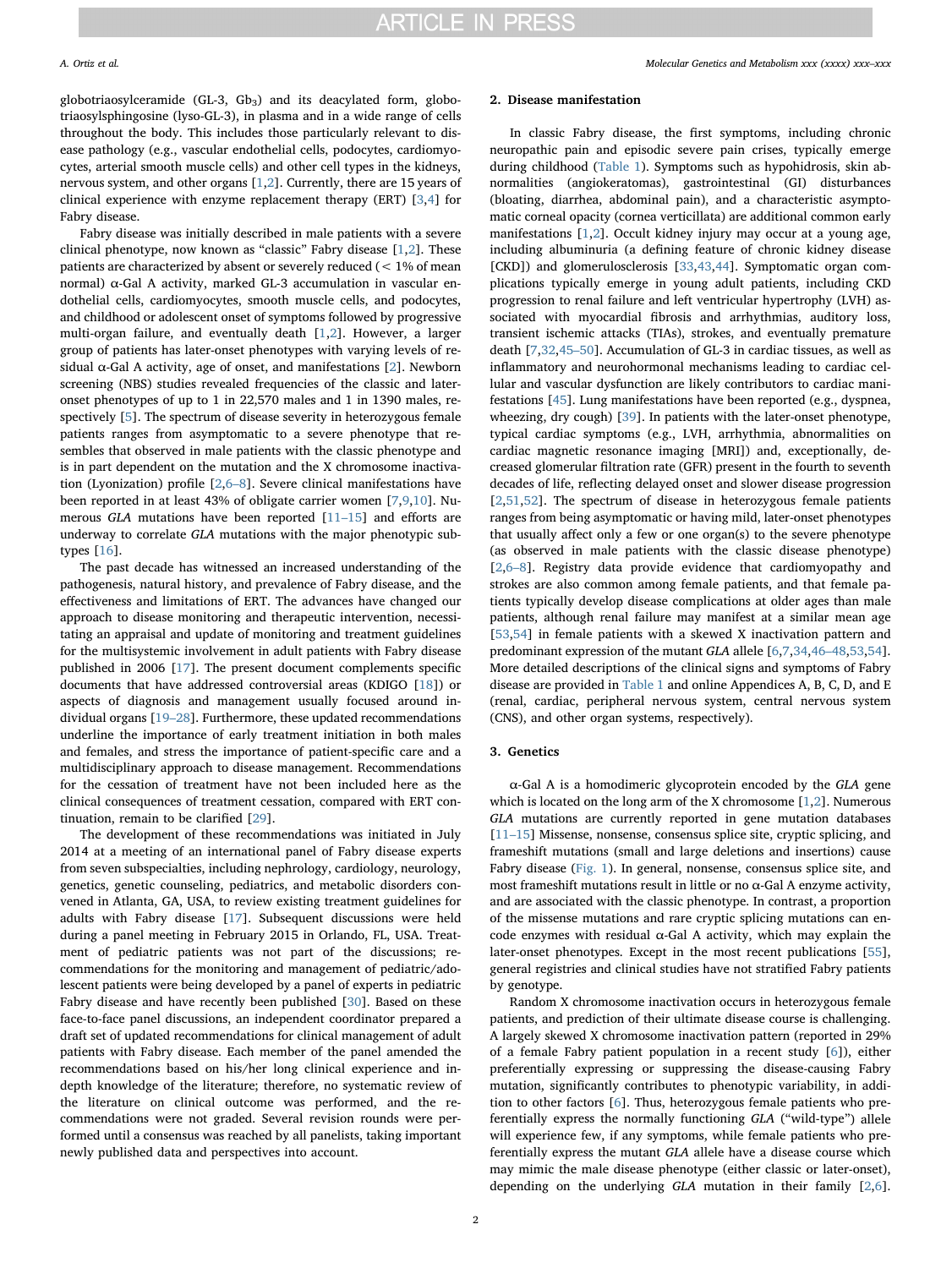### <span id="page-2-0"></span>Table 1

Clinical manifestations of classic Fabry disease.

| Organ system                 | Characteristics                                                                                                                                                                                                                                                                                                                                                              | Abnormalities                                                                                                                                                                                                                                                                                                                                                                                                  | Usual age at onset (decade)                                         |
|------------------------------|------------------------------------------------------------------------------------------------------------------------------------------------------------------------------------------------------------------------------------------------------------------------------------------------------------------------------------------------------------------------------|----------------------------------------------------------------------------------------------------------------------------------------------------------------------------------------------------------------------------------------------------------------------------------------------------------------------------------------------------------------------------------------------------------------|---------------------------------------------------------------------|
| Peripheral nervous<br>system | Neuropathic pain (formerly called "acroparesthesia"), pain<br>crises, atypical (for pain characteristics and localization)<br>chronic or episodic pain; heat and/or cold intolerance;<br>impaired sweat function (hypohidrosis)                                                                                                                                              | Small fiber neuropathy, loss of small myelinated and<br>unmyelinated fibers, GL-3 accumulation in dorsal root<br>ganglia, ectopic discharges possibly due to upregulation<br>of Na + channels (Nav1.8) and TRPV1; $[31]$ axonal<br>degeneration due to ischemia secondary to massive<br>microvascular endothelial GL-3 accumulation;<br>hypohidrosis can also be due to GL-3 deposition in the<br>sweat glands | 1st [19]                                                            |
|                              | Hearing loss, tinnitus; dizziness, vertigo                                                                                                                                                                                                                                                                                                                                   | Potentially due to narrowing of cochlear and vestibular<br>vessels, GL-3 deposition in spiral ganglia and vestibular<br>structures; ischemic auditory neuropathy                                                                                                                                                                                                                                               | Begins in 3rd and increases<br>with age [32]                        |
| Dermatological               | Angiokeratomas                                                                                                                                                                                                                                                                                                                                                               | Weakened capillary walls and ectasia in dermis due to<br>microvascular endothelial GL-3 accumulation                                                                                                                                                                                                                                                                                                           | $1st/2nd$ [2]                                                       |
| Gastrointestinal             | Nausea, vomiting, intermittent diarrhea and constipation;<br>abdominal pain and/or bloating; difficulty gaining weight<br>in childhood                                                                                                                                                                                                                                       | Narrowing of mesenteric blood vessels due to<br>microvascular endothelial GL-3 accumulation;<br>mesenteric and submucosal plexus involvement; GL-3<br>accumulation in the autonomic ganglia of the bowel;<br>autonomic neuropathy                                                                                                                                                                              | 1st [2, 30]                                                         |
| Ophthalmological             | Cornea verticillata; conjunctival and retinal vasculopathy,<br>cataract, central retinal artery occlusion (rarely), reduced<br>tear secretion                                                                                                                                                                                                                                | Streaks in corneal epithelium, vasculopathy                                                                                                                                                                                                                                                                                                                                                                    | 1st/2nd (usually present<br>from birth) [1]                         |
| Renal                        | Pathological albuminuria/proteinuria                                                                                                                                                                                                                                                                                                                                         | GL-3 accumulation in podocytes and multiple kidney cell<br>types; podocyte injury (foot process effacement precedes<br>pathological albuminuria)                                                                                                                                                                                                                                                               | $1st/2nd$ [33]                                                      |
|                              | Decreased glomerular filtration rate progressing to kidney<br>failure                                                                                                                                                                                                                                                                                                        | Glomerular sclerosis secondary to podocyte loss, tubular<br>atrophy, interstitial fibrosis, microvascular endothelial<br>GL-3 accumulation, and arteriolar injury                                                                                                                                                                                                                                              | Mean age at kidney failure:<br>40 years [34]                        |
| Cardiac                      | Cardiomyopathy (particularly hypertrophic<br>cardiomyopathy with concentric hypertrophy and minimal/<br>absent outflow obstruction); reduced exercise tolerance;<br>syncope; cardiac fibrosis; heart failure (mostly with<br>preserved ejection fraction). Bradycardia - chronotropic<br>incompetence; atrial fibrillation, ventricular tachycardia;<br>sudden cardiac death | ECG abnormalities (shortened PR interval only in early<br>stages, T-wave inversion), LVH (echo and cardiac MRI)<br>leading to hypertrophic cardiomyopathy and myocardial<br>fibrosis (late enhancement of the posterior inferobasilar<br>wall on cardiac MRI)                                                                                                                                                  | 4th/5th (usually<br>asymptomatic until well into<br>adulthood) [35] |
| Vascular                     | Aortic stiffness                                                                                                                                                                                                                                                                                                                                                             | Increased intima media thickness                                                                                                                                                                                                                                                                                                                                                                               | Unknown [36]                                                        |
| Cerebrovascular              | TIA; ischemic stroke and (less frequently) hemorrhagic<br>stroke; cerebral venous thrombosis; cervical carotid<br>dissection                                                                                                                                                                                                                                                 | Small vessel occlusion, dolichoectasia (particularly of the<br>basilar artery), chronic white matter hyperintensities,<br>TIAs and stroke due to cardiac arrhythmias                                                                                                                                                                                                                                           | 3rd and 4th [37]                                                    |
| Neuro-psychological          | Common: depression; anxiety; panic attacks; social adaptive<br>function difficulties. Rarely: cognitive decline and dementia                                                                                                                                                                                                                                                 | Potentially related to living with chronic disease, plus<br>neuropathic pain and small vessel occlusions, as well as<br>reduced hippocampal volume, multiple infarcts, and<br>small vessel occlusions; white matter lesions                                                                                                                                                                                    | 3rd and 4th [38]                                                    |
| Pulmonary                    | Dyspnea, wheezing; dry cough; sleep-disordered breathing                                                                                                                                                                                                                                                                                                                     | Obstructive airway limitation (with or without restrictive<br>limitation), reduced spirometric parameters; if advanced,<br>chest X-ray/CT scan abnormalities (pulmonary<br>infiltrations, fibrosis, air trapping); accumulation of<br>glycolipids in small-medium sized airway cells                                                                                                                           | Unknown [39]                                                        |
| Lymphatic                    | Lymphedema in all or part of a limb (also below eyes),<br>pitting edema                                                                                                                                                                                                                                                                                                      | Accumulation of glycolipids in the lymph vessels;<br>fragmentation of the microlymphatic network                                                                                                                                                                                                                                                                                                               | 4th [40]                                                            |
| Skeletal                     | Osteopenia, osteoporosis                                                                                                                                                                                                                                                                                                                                                     | Reduced bone mineral density of lumbar spine and<br>femoral neck                                                                                                                                                                                                                                                                                                                                               | 2nd and 3rd [2,41]                                                  |
| Other                        | Mild facial dysmorphism                                                                                                                                                                                                                                                                                                                                                      | Potentially due to continuous GL-3 accumulation in<br>growing facial bones and developing facial connective<br>tissues                                                                                                                                                                                                                                                                                         | Unknown [42]                                                        |

CT, computed tomography; ECG, electrocardiography; GL-3, globotriaosylceramide; LVH, left ventricular hypertrophy; MRI, magnetic resonance imaging; TIA, transient ischemic attack; TRPV1, transient receptor potential vanilloid 1.

Methods to assess the skewing of X chromosome inactivation hold particular promise in predicting future clinical severity for women with a classic mutation [[6](#page-9-5)].

Most of the pathogenic GLA mutations are private, occurring in a single or few families; intra-familial phenotypic variability has been observed, complicating the study of genotype–phenotype correlations [[2](#page-9-1)]. Some correlations have been suggested, such as for the missense mutation p.N215S, which has been found consistently in patients with predominantly cardiac manifestations (LVH and hypertrophic cardiomyopathy) [\[51](#page-10-0)[,52](#page-10-1)]. Overt renal involvement appears to be rare in patients with this mutation and, if present, causes other than Fabry disease should be excluded [[51\]](#page-10-0).

Disease manifestations in patients with the same gene mutation,

even males from the same family, may vary, making counseling difficult. Factors that will likely alter the impact of a given gene mutation include the presence of additional deleterious GLA variants or variants of unknown significance (VUS; either on the GLA allele in cis male and female patients, or on the other GLA allele in trans female patients), the genetic background of the patient, concomitant diseases, and environmental modifiers. For example, it has recently been shown that the −10T polymorphism found in cis within the mutation p.A143T may impact disease severity and the timing of disease manifestations, and research is currently underway to validate this finding [[56\]](#page-10-6).

Some mutations, such as  $IVS4 + 919G > A$  (c.936 + 919G  $> A$ ), very common in Taiwan and southern China, appear to have reduced penetrance [[57\]](#page-10-7). Similarly, a number of GLA mutations, such as p.D313Y,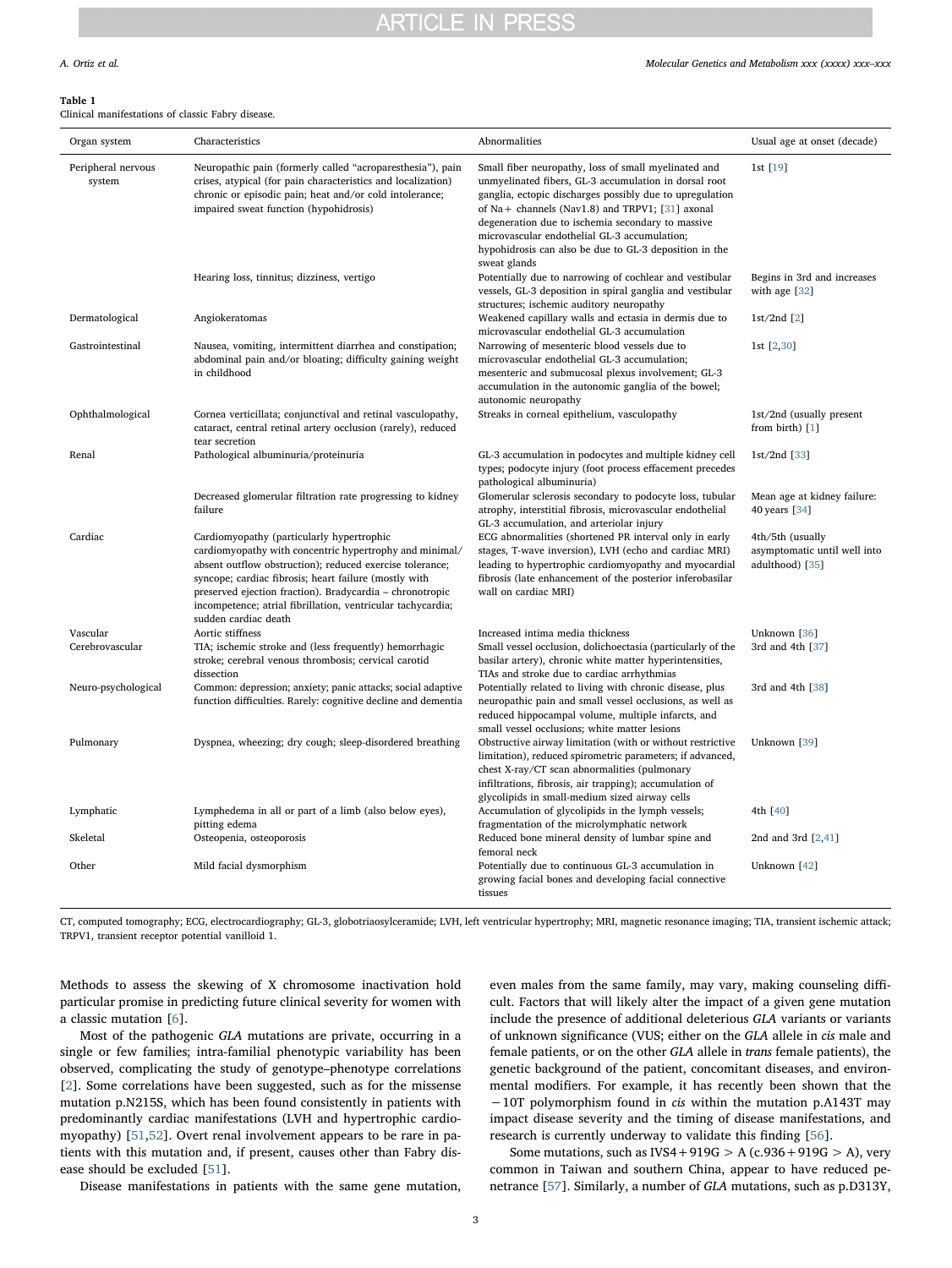

of the

# <span id="page-3-0"></span>More than 840 mutations. e.g., nonsense such as Pathogenic mutations. p.R227X, p.R220X, p.R342X, frameshift, classical phenotype deletions and many missense mutations Severity p.R301Q mutation **p.R363H** Pathogenic mutations, later-onset phenotype p.F113L p.N215S c.936+919G>A p.R112H Variants of unclear p.M296I significance p.R118C Benign polymorphisms A143T p.D313Y p.S126G p.E66Q

A. Ortiz et al. *Molecular Genetics and Metabolism xxx (xxxx) xxx–xxx*

Fig. 1. Some key mutations associated with the classic or later-onset Fabry disease phenotype, GLA variants of unclear significance (VUS), and benign variants. The triangular form illustrates the higher frequency of benign and probably benign variants. Physicians should be aware that, due to this higher frequency, such mutations may be seen in screening studies but may not be related to actual Fabry-related manifestations.

Prevalence of the mutation

p.E66Q, and probably p.R118C, have a higher or similar prevalence among certain general populations than among clinical or registry populations [[57](#page-10-7)–60]. These mutations are likely benign polymorphisms, as there is no published evidence of lysosomal substrate accumulation in the tissues expressing them. Screening studies for Fabry disease may reveal individuals with genetic variants of yet unknown significance [[60\]](#page-10-8).

### <span id="page-3-1"></span>4. Diagnostic confirmation

α-Gal A activity testing alone is diagnostic for male patients; however, confirmation of the disease-causing GLA mutation is important to help establish the disease phenotype, rule out benign polymorphisms that cause reduced levels of  $α$ -Gal A activity, and it permits the testing of at-risk family members. In female patients, demonstration of the presence of a disease-causing mutation in the GLA gene is required as the plasma enzyme activity is often found within the normal range, although leukocyte  $\alpha$ -Gal A activity may be low [\[6\]](#page-9-5). Enzymatic activity is usually measured in plasma, leukocytes, or dried blood spots (DBS) [[2](#page-9-1)]. For patients with a GLA VUS, clinical, biochemical, or histopathological evidence of Fabry disease is required to determine the pathogenic nature of the mutation. In addition, family history can predict pathogenicity for a GLA VUS. The "gold standard" to clarify if a novel mutation is pathogenic or likely benign includes in vitro GLA mutation expression assays (only available at specialized research laboratories) [[5](#page-9-4)]. Characteristic clinical features of Fabry disease (neuropathic pain, cardiomyopathy, renal insufficiency) should be assessed. The finding of increased plasma and/or urinary GL-3, or plasma lyso-GL-3 and its analogues in the evaluation of male or female patients with a VUS and normal (in female patients) or lowered α-Gal A activity provides additional diagnostic information, but the role of biomarkers in such patients still requires validation [\[61](#page-10-9)[,62](#page-10-10)]. Male patients with a

VUS and normal α-Gal A activity do not have Fabry disease.

Evidence of lysosomal GL-3 accumulation in renal or cardiac biopsies, although invasive, may be required when interpretation of genetic GLA mutation is challenging [\[26](#page-9-31)–28], particularly when the clinical signs are nonspecific, alternative or additional diagnoses are under consideration, or in cases in which there is uncertainty over whether ERT should be started. Therefore, the advice of an expert in genetics and management of Fabry disease should be sought for interpretation of the pathogenicity of any VUS.

In individuals with an uncertain diagnosis of Fabry disease and no renal, cardiac, or cerebral manifestations, characteristic patterns of neuropathic pain, angiokeratomas, and/or cornea verticillata can support a diagnosis. Fabry disease can be confirmed in the presence of small fiber neuropathy characterized by pain in the hands and feet starting at childhood and increasing with heat/fever, angiokeratomas localizations clustered in the bathing trunk area, umbilicus and/or perioral region, or cornea verticillata [[27\]](#page-9-32). Of note, cornea verticillata is observed in most male and female patients with classic Fabry disease [[63\]](#page-10-11) and demonstration of cornea verticillata by slit-lamp examination supports the diagnosis [[27\]](#page-9-32). However, cornea verticillata is also known to be associated with the use of various drugs (e.g., amiodarone, chloroquine) [[2](#page-9-1)].

# 5. Clinical management of adult patients with Fabry disease

It has become increasingly clear that comprehensive and timely treatment of adult patients with Fabry disease should be directed toward prevention of (further) progression to irreversible tissue damage and organ failure. Care should include ERT and adjunctive therapies to treat symptoms that arise due to tissue injury and prevent non-specific progression of tissue injury. Treatment and follow-up assessments to evaluate treatment responses should ideally be supervised by a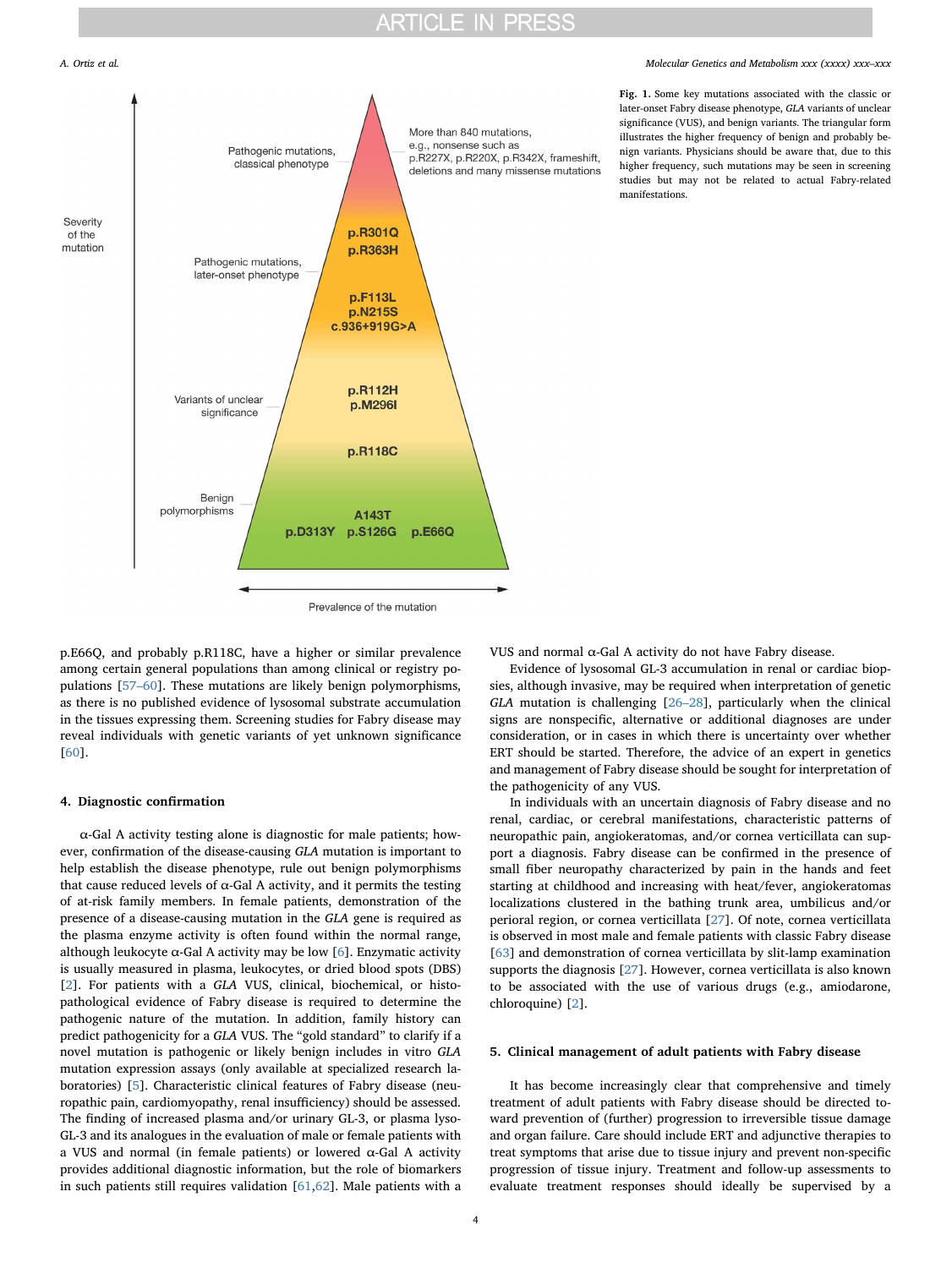physician experienced in the management of patients with Fabry disease, with input from sub-specialists who also have Fabry disease experience, as part of a multidisciplinary clinical team that includes a neurologist, nephrologist, cardiologist, medical geneticist, genetic counselor, psychologist, and nurse.

# 5.1. Available enzyme replacement therapies

ERT is presently available in the form of agalsidase alfa (Replagal®, Shire HGT, Inc., Cambridge, MA, USA) and agalsidase beta (Fabrazyme®, Sanofi Genzyme, Cambridge, MA, USA). Agalsidase alfa is given at 0.2 mg/kg body weight every other week by intravenous (IV) infusion [\[4\]](#page-9-3) and is approved in many countries throughout the world, though not by the US Food and Drug Administration. Agalsidase beta is administered at 1.0 mg/kg body weight once every 2 weeks as an IV infusion [[3](#page-9-2)] and is approved in Europe, the USA, and many other countries. In 2014, Fabagal®, an agalsidase beta manufactured by ISU Abxis (Seongnam-si, Gyeonggi-do, South Korea), ISU Global, was ap-proved in South Korea only.<sup>[1](#page-4-0)</sup> The ERT infusion setting including home infusions, tolerability, and infusion-associated adverse reactions is discussed in online Appendix F.

# 5.2. Initiation of enzyme replacement therapy

The levels of effectiveness in the management of Fabry disease of both agalsidase alfa and agalsidase beta, including data from pivotal trials and related open-label extension studies [\[64](#page-10-12)–68], has been documented in the clinical literature, though it is outside the scope of this article to provide detailed information on the entire body of literature available. One vital area of focus, however, is the timing for ERT initiation. The importance of early initiation of ERT has been highlighted in treatment guidelines for pediatric patients with Fabry disease (developed by a Fabry Expert Panel of United States Fabry specialists [[30\]](#page-9-15)). In line with the recommendations for initiation and cessation of ERT developed by the European Fabry working group [\[25](#page-9-33)], these treatment guidelines indicate that ERT should be considered in asymptomatic classical males before adulthood (< 18 years).

A systematic renal biopsy study has evaluated the long-term effect of ERT on early renal Fabry pathologic features in young Fabry patients with the classic phenotype ( $n = 12$ , median age 16.5 years, range 7–33 years) [[43\]](#page-9-17). This study showed that ERT with agalsidase alfa or agalsidase beta can result in complete GL-3 clearance of mesangial and glomerular endothelial cells and in a cumulative dose-dependent GL-3 clearance of podocytes over 5 years of treatment [[43\]](#page-9-17). The correlation between podocyte GL-3 clearance and the cumulative agalsidase dose has been recently confirmed in a larger group of patients ( $n = 20$ ) with higher median age (21 years), wider age range (7–62 years), and longer treatment duration (9.4 years) with agalsidase alfa and/or beta [\[44](#page-9-18)]. Better renal outcomes have been achieved by patients who started agalsidase beta soon after the emergence of symptoms, and before the urine protein-to-creatinine ratio was  $\geq 1$  g/g [\[69](#page-10-13)]. Similarly, modest kidney function deterioration has been reported in patients with lower estimated glomerular filtration rate (eGFR) and lower proteinuria levels who received agalsidase alfa, whereas a greater loss of GFR was observed in patients with higher baseline levels [[70,](#page-10-14)[71\]](#page-10-15). Improvement in left ventricular mass was greater in men who started agalsidase beta treatment before the age of 40 years than in those who started at an older age [[72\]](#page-10-16), and patients who started ERT before developing cardiac fibrosis had greater improvement in LVH and cardiac function than those who already have cardiac fibrosis [[73\]](#page-10-17). Improvements were apparent after 1 year of treatment in patients with left ventricular mass index (LVMI) ≥50 g/m<sup>2.7</sup> before the start of agalsidase alfa treatment;

benefits in male patients continued after 10 years, while deterioration in females was controlled [[74\]](#page-10-18). In a 10-year outcomes study of 52 patients with classic Fabry disease from the original pivotal clinical trial, starting agalsidase beta at a younger age in patients with less kidney damage was associated with more clinical benefit [[68\]](#page-10-19).

Finally, a recent observational study found that increasing time on agalsidase beta over 5 years was associated with decreasing incidence rates of severe events, despite patient aging [[55\]](#page-10-5). This decrease in incidence was observed in both higher risk (i.e., patients with pre-ERT severe clinical events, patients > 40 years of age, and male patients) and lower risk groups (i.e., patients without pre-ERT severe clinical events, patients < 40 years of age, and female patients). Overall, the observations were in line with the positive results of the placebo-controlled trial of agalsidase beta that included a composite endpoint of severe clinical events as a primary endpoint [[75\]](#page-10-20). With regard to biochemical responses, improved outcomes were achieved in male patients with classic Fabry disease that started ERT before the age of 25 years as compared to those who initiated treatment at older age. The higher lyso-GL-3 levels in the latter group may reflect a greater residual disease burden [[76](#page-10-21)]. Further discussion of head-to-head studies and metaanalyses is available in online Appendix G.

# 5.2.1. Expert panel recommendations for initiation of enzyme replacement therapy in adult patients with Fabry disease

Recommendations for initiation of ERT in patients who present to a clinician at adult age, or have been diagnosed late via Fabry screening among populations at high-risk or family screening, are presented in [Table 2](#page-5-0). Initiation of ERT requires a fully confirmed diagnosis of Fabry disease; the impact of treatment should first be discussed with the patient/patient's family.

5.2.1.1. Patients with classic Fabry mutations. In male patients with classic Fabry disease diagnosed in childhood (aged < 18 years), ERT has usually been initiated in childhood [[30\]](#page-9-15). Indications for ERT initiation in males with classic mutation who have reached adulthood without having started ERT, and for adult females are summarized in [Table 2](#page-5-0).

5.2.1.2. Patients with later-onset Fabry mutations or GLA variants of unknown significance. In adult male and female patients with lateronset Fabry mutations or missense GLA VUS, ERT should be considered and is appropriate once there is biochemical, histological, or imaging evidence of injury to the kidney, heart, or CNS attributable to Fabry disease, even in the absence of other typical Fabry symptoms [\(Table 2](#page-5-0)).

# 5.2.2. Further considerations for initiation of enzyme replacement therapy

The amino-acid sequences of agalsidase beta and alfa are similar with comparable specific activities per mg, but the glycosylation patterns are different [[77,](#page-10-22)[78\]](#page-10-23). Periodic monitoring of the patient's immunoglobulin G (IgG) anti-agalsidase antibody status is recommended. IgG antibody formation is relatively common and has been reported with both forms of recombinant agalsidase in male patients with more severe mutations (especially in those with absent  $\alpha$ -Gal A production) [[79\]](#page-10-24). International antibody testing standards are lacking and different criteria have been used to assess antibody formation in response to the two agalsidase preparations in clinical studies, hampering the comparison of data. Studies have shown that male patients' titers of immunoreactivity toward either agalsidase alfa or agalsidase beta do not appear to be significantly different [80–[82\]](#page-10-25). Moreover, complete crossreactivity of antibodies has been demonstrated [\[81](#page-10-26)], although the impact of IgG antibodies on the clinical effectiveness of the two dose regimens requires further study. Results from a recent study suggest that serum-mediated ERT inhibition does not depend on the initial ERT formulation used, and that in males the main risk factor for the development of inhibition is harboring a nonsense mutation [\[83](#page-10-27)]. Testing patients with poor clinical outcome on ERT for agalsidase inhibition is

<span id="page-4-0"></span><sup>&</sup>lt;sup>1</sup> Any further mention of agalsidase beta in this paper and its appendices refers only to Fabrazyme® as no data on Fabagal® have yet been published in peer-reviewed literature.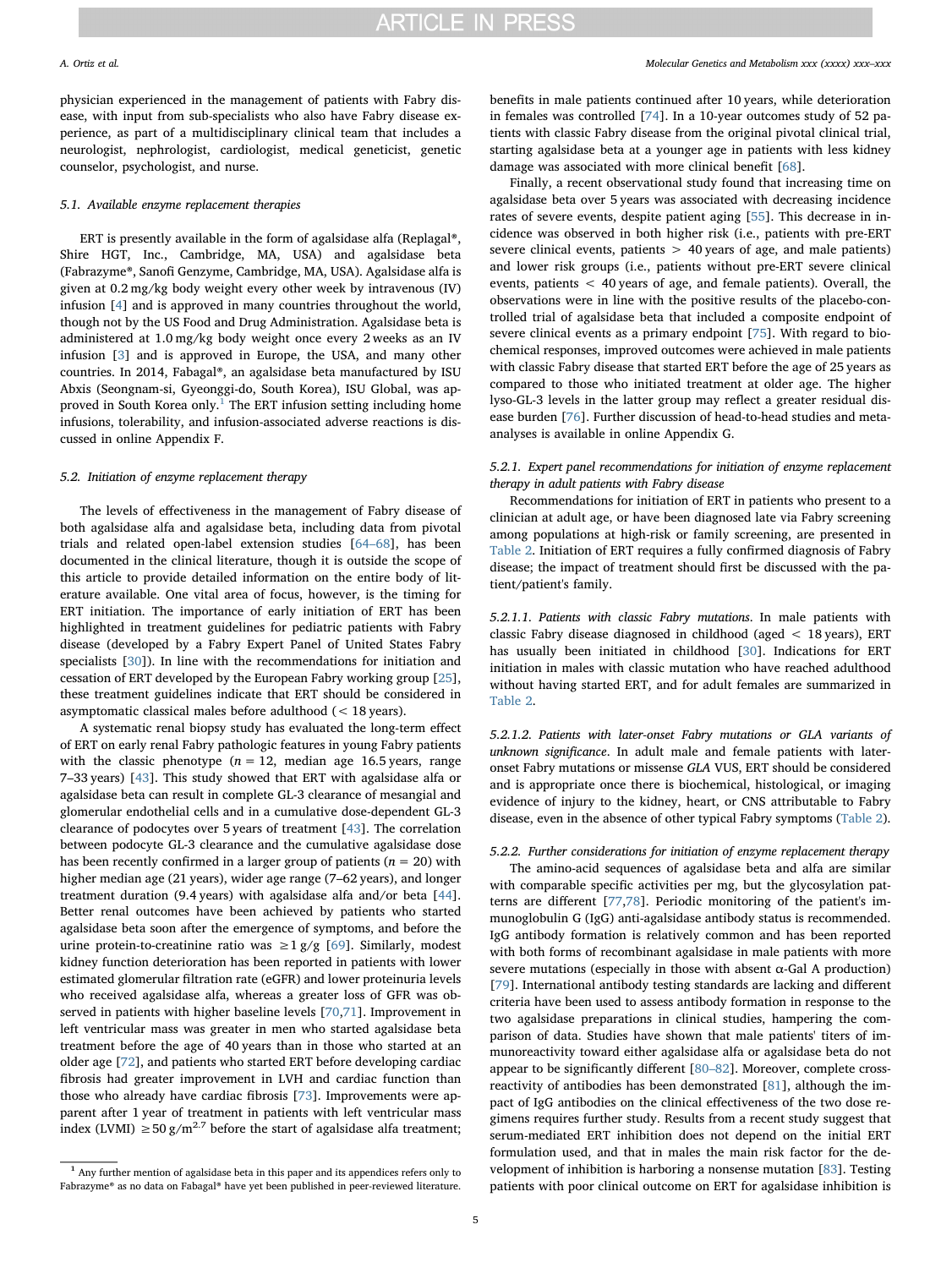### <span id="page-5-0"></span>Table 2

Recommendations for initiation of ERT in adult male and female patients with classic or later-onset mutations, or GLA VUS.

| Adult patient population                            | Recommendation for the initiation of ERT                                                                                                                                                                                                                                                                                                                                                                                                                                                                                                                                                                                                                                                                                                                                                                                                                                                                                                                |
|-----------------------------------------------------|---------------------------------------------------------------------------------------------------------------------------------------------------------------------------------------------------------------------------------------------------------------------------------------------------------------------------------------------------------------------------------------------------------------------------------------------------------------------------------------------------------------------------------------------------------------------------------------------------------------------------------------------------------------------------------------------------------------------------------------------------------------------------------------------------------------------------------------------------------------------------------------------------------------------------------------------------------|
| Classic Fabry mutation                              |                                                                                                                                                                                                                                                                                                                                                                                                                                                                                                                                                                                                                                                                                                                                                                                                                                                                                                                                                         |
| • Male patient, symptomatic or<br>asymptomatic      | • ERT should be considered and is appropriate in all patients at any age of presentation <sup>a</sup>                                                                                                                                                                                                                                                                                                                                                                                                                                                                                                                                                                                                                                                                                                                                                                                                                                                   |
| • Female patient, symptomatic                       | • Signs/symptoms suggesting major organ involvement, warranting initiation of ERT                                                                                                                                                                                                                                                                                                                                                                                                                                                                                                                                                                                                                                                                                                                                                                                                                                                                       |
|                                                     | - neuropathic pain, pain crises, Fabry disease neuropathy                                                                                                                                                                                                                                                                                                                                                                                                                                                                                                                                                                                                                                                                                                                                                                                                                                                                                               |
|                                                     | - proteinuria/albuminuria NOT attributable to other causes, evidence of renal impairment (may require renal biopsy if isolated)<br>- stroke or TIA                                                                                                                                                                                                                                                                                                                                                                                                                                                                                                                                                                                                                                                                                                                                                                                                      |
|                                                     | - symptomatic cardiac disease not due to other causes (dyspnea, palpitations, syncope, chest pain)                                                                                                                                                                                                                                                                                                                                                                                                                                                                                                                                                                                                                                                                                                                                                                                                                                                      |
|                                                     | - recurrent diarrhea, chronic, disabling GI dysfunction (excluding alternative causes)                                                                                                                                                                                                                                                                                                                                                                                                                                                                                                                                                                                                                                                                                                                                                                                                                                                                  |
|                                                     | - exercise intolerance and impaired sweating                                                                                                                                                                                                                                                                                                                                                                                                                                                                                                                                                                                                                                                                                                                                                                                                                                                                                                            |
| $\bullet$ Female patient, asymptomatic <sup>b</sup> | • ERT should be considered if there is laboratory, histological, or imaging evidence of injury to the kidney, heart, or the CNS<br>- renal disease: decreased GFR ( $<$ 90 mL/min/1.73 m <sup>2</sup> adjusted for age $>$ 40 years [GFR category $\geq$ G2], persistent<br>albuminuria $> 30 \text{ mg/g}$ [albuminuria category A2 or A3]), podocyte foot process effacement or glomerulosclerosis on renal<br>biopsy, moderate or severe GL-3 inclusions in a range of renal cell types<br>- silent strokes, cerebral white matter lesions (on brain MRI) <sup>c</sup><br>- asymptomatic cardiac disease (cardiomyopathy or arrhythmia, cardiac fibrosis on contrast cardiac MRI)<br>• ERT should also be considered if a skewed X chromosome inactivation pattern with predominant expression of the mutant GLA<br>allele with or without very low $\alpha$ -Gal A activity have been demonstrated in the presence of signs and symptoms of disease |
| Later-onset Fabry mutation or missense GLA VUS      |                                                                                                                                                                                                                                                                                                                                                                                                                                                                                                                                                                                                                                                                                                                                                                                                                                                                                                                                                         |
| • Male and female patients                          | • ERT should be considered and is appropriate if there is laboratory, histological, or imaging evidence of injury to the kidney,<br>heart, or the CNS, as detailed above, even in the absence of typical Fabry symptoms. The abnormalities should be<br>attributable to Fabry disease; this may require histological assessment or biochemical evidence of GL-3 accumulation<br>• The advice of an expert in genetics and management of Fabry disease should be sought for interpretation of the pathogenicity<br>of any VUS                                                                                                                                                                                                                                                                                                                                                                                                                            |
|                                                     | • Individuals with well characterized benign GLA polymorphisms should not be treated with ERT<br>• In the absence of demonstrable Fabry disease-related tissue pathology or clinical symptoms, ERT may not be appropriate,<br>particularly in heterozygous female patients. These patients should be monitored regularly by a multidisciplinary care team                                                                                                                                                                                                                                                                                                                                                                                                                                                                                                                                                                                               |

CNS, central nervous system; ERT, enzyme replacement therapy; α-Gal A, α-galactosidase A; GFR, glomerular filtration rate; GI, gastrointestinal; GL-3, globotriaosylceramide; MRI, magnetic resonance imaging; TIA, transient ischemic attack; VUS, variant of unknown significance.

<span id="page-5-1"></span>Treatment decisions may be influenced by advanced elderly age of the patient and severe comorbidity.

<span id="page-5-2"></span> $^{\rm b}$  Treatment decisions in female patients may be guided by the X chromosome inactivation profile, if assessed. Predominant expression of the mutant GLA allele is generally associated with rapid disease progression, requiring closer monitoring and early therapeutic intervention [\[6\]](#page-9-5).

<span id="page-5-3"></span><sup>c</sup> See also online Appendix D.

recommended by the investigators who also suggested that the higher 1.0 mg/kg every 2 weeks formulation may be necessary to overcome the impact of antibodies in patients with greater disease severity [\[83](#page-10-27)].

In a few patients, agalsidase beta administration resulted in the development of IgE antibodies [[74,](#page-10-18)[84](#page-10-28)[,85](#page-10-29)]. Agalsidase beta treatment could be safely reinstated in patients with previous IgE-antibody or skin-test reactivity to agalsidase beta using a rechallenge infusion protocol [[86\]](#page-10-30).

Given the biochemical similarity of the products, the five-fold difference in the labeled doses (and related difference in infusion duration), and the need for effective early treatment to prevent or mitigate disease progression, the choice of ERT formulation should be based on the dose necessary to optimize clinical outcomes (online Appendix G).

### 5.3. Adjunctive therapies

Treatment with ERT should be combined with supportive interventions, if indicated, to clinically manage the renal, cardiac, neurological, and other complications of Fabry disease-induced chronic tissue injury [\(Table 3\)](#page-6-0). The rationale for the recommendations and further details are provided in online Appendices A (renal), B (cardiac), C (peripheral nervous system), D (central nervous system), and E (involvement of other organs). It should be stressed that it is inappropriate to manage active clinical symptoms of Fabry disease with only symptomatic therapies such as pain relief, as these do not target the underlying Fabry disease pathogenesis. Preventative measures (e.g., stroke prophylaxis with an antithrombotic agent) and lifestyle modifications (e.g., avoiding extremes of temperature) are also important considerations for patient care  $[2,19]$  $[2,19]$  $[2,19]$  $[2,19]$  and should be considered in addition to symptomatic treatments.

# 5.4. Non-ERT approaches for patients with specific mutations

While this manuscript was under development, the oral small-molecule pharmacological chaperone migalastat (Galafold™; Amicus Therapeutics, Cranbury, NJ, USA) received approval in Europe and Canada for the treatment of a subset of Fabry patients with mutations predicted as "amenable" according to their response to migalastat in an in vitro assay of human embryonic kidney (HEK) cells transfected with mutant GLA cDNA.

In a 6-month, double-blind, randomized (1:1), placebo-controlled study, 67 patients (64% female, mean age 42 years, mean  $eGFR<sub>CKD-EPI</sub>$  $95$  mL/min/1.73 m<sup>2</sup>) with potentially "amenable" GLA mutations received either migalastat or placebo [\[91](#page-10-31)]. Eligible patients had either never received ERT or not received ERT for ≥6 months and had an eGFR  $> 30$  mL/min/1.73 m<sup>2</sup>. The primary endpoint (the percentage of patients who had a response at 6 months defined as a  $\geq$  50% reduction in the number of GL-3 inclusions in endothelial cells per kidney interstitial capillary [IC]) did not show a significant treatment effect (migalastat 41% of patients, placebo 28%;  $p = 0.30$ ). Based on a modified "suitability" HEK assay developed during the trial [[91](#page-10-31)[,92](#page-10-32)], GLA mutations from 17 of the 67 patients (25%) did not meet the new "suitability" criteria. Post-hoc analysis focusing on the non-randomized patients with "suitable" mutations ( $n = 50$ ) showed a significant reduction in GL-3 IC inclusions for patients receiving migalastat for 6 months compared with those receiving placebo ( $-0.25 \pm 0.10$  vs  $0.07 \pm 0.13$  GL-3 inclusions in endothelial cells per kidney IC, respectively;  $p = 0.008$ ), but the primary endpoint was not reported for these patients. In the migalastat-only follow-up of up to 24 months of patients with "suitable" mutations, renal function remained stable, LVMI decreased significantly with a trend toward a larger reduction in patients with LVH at baseline, and the severity of GI symptoms decreased.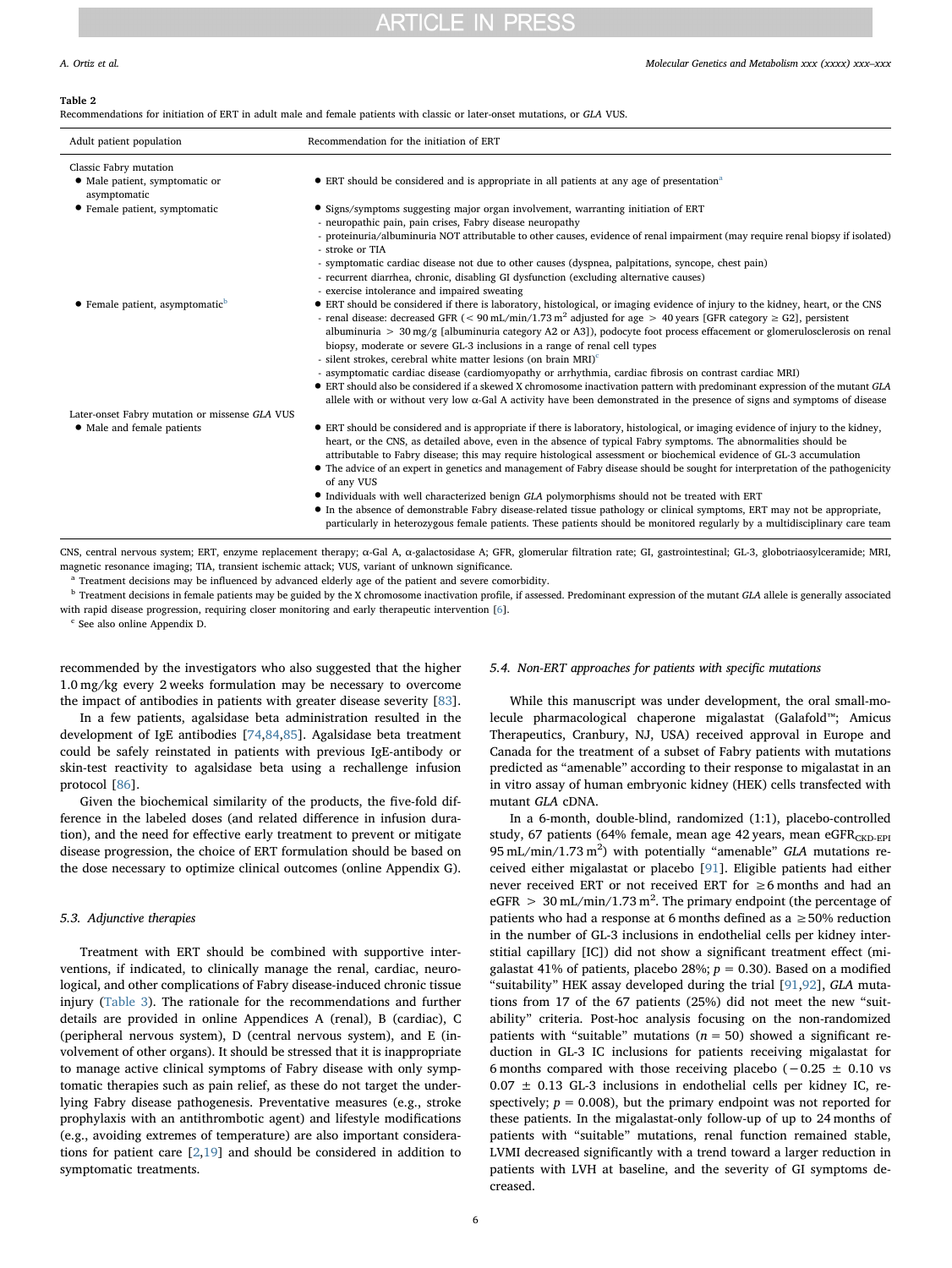### <span id="page-6-0"></span>Table 3

Adjunctive support for the management of adult patients with Fabry disease.

| Organ/system              | Adjunctive/symptomatic therapy and preventative measures                                                                                                                                                                                                                                                                               |  |
|---------------------------|----------------------------------------------------------------------------------------------------------------------------------------------------------------------------------------------------------------------------------------------------------------------------------------------------------------------------------------|--|
| General<br>Renal          | • Genetic counseling (at diagnosis and at adolescence/pre-pregnancy, during pregnancy, or periodically for new issues) [20]<br>• Standard management approach for CKD                                                                                                                                                                  |  |
|                           | - ACEI or ARB to target albuminuria level < 30 mg/g creatinine if baseline 30-300 mg/g or < 300 mg/g if baseline > 300 mg/g (roughly<br>equivalent to proteinuria $> 500 \,\text{mg/g}$ ; great care should be taken if patient has baseline hypotension; dietary salt restriction                                                     |  |
|                           | - general management of CKD regarding statin indication and CKD-MBD prevention and management according to guidelines [87-90]<br>- consider assessment of 25 OH vitamin D levels and replacement therapy if deficient [87]                                                                                                             |  |
| Cardiac                   | - dialysis or kidney transplantation for patients entering renal failure (donor screened negative for Fabry disease if living related)<br>• Consider ACEI or ARB; beta blockers should be used with caution and amiodarone avoided in patients receiving ERT <sup>a</sup>                                                              |  |
|                           | • If symptomatic bradycardia/chronotropic incompetence or significant AV conduction impairment, consider permanent cardiac pacing<br>• If evidence of atrial fibrillation, lifetime anticoagulation should be initiated, maintenance of sinus rhythm should be preferred while the use of<br>amiodarone should be avoided, if possible |  |
|                           | • If evidence or strong suspicion of malignant arrhythmias, consider implantable cardioverter-defibrillator                                                                                                                                                                                                                            |  |
| Cerebrovascular           | • Stroke prophylaxis with antithrombotic agents (aspirin or clopidogrel) is indicated as secondary prevention; no data are currently available<br>regarding primary prevention                                                                                                                                                         |  |
|                           | • Stroke prophylaxis with anticoagulants (warfarin or the new anticoagulant drugs in absence of kidney failure), when needed, e.g., patients with<br>atrial fibrillation [17]                                                                                                                                                          |  |
| Peripheral nervous system | • Individualize strategy for neuropathic pain management                                                                                                                                                                                                                                                                               |  |
|                           | • First-line agents include anticonvulsants (e.g., carbamazepine, gabapentin, pregabalin); other drugs can be considered according to current<br>international recommendations for neuropathic pain [19]                                                                                                                               |  |
|                           | • Pain crises: consider opioid agonists (care needed to avoid worsening GI disturbances) [19]                                                                                                                                                                                                                                          |  |
|                           | • Avoid pain triggers with lifestyle modifications (e.g., avoid temperature extremes, maintain proper hydration, use air conditioning, cooling vests,<br>facial mist/spray) [19]                                                                                                                                                       |  |
| Gastrointestinal          | • Delayed gastric emptying and dyspepsia symptoms may be successfully treated with metoclopramide and H-2 blockers, respectively; dysmotility<br>and diarrhea may be treatable with dietary changes (increased fiber intake, more frequent and smaller meals) and pharmacotherapy                                                      |  |
| Pulmonary                 | • Bronchodilators to provide relief of airway obstruction                                                                                                                                                                                                                                                                              |  |
| Ophthalmological          | • Polarized glasses can help manage difficulty in driving at night (headlight splaying); artificial tears ointment                                                                                                                                                                                                                     |  |
| Auditory                  | • Hearing aids, cochlear implants                                                                                                                                                                                                                                                                                                      |  |
| Dermatological            | • Laser/cosmetic treatment for angiokeratomas not proven effective; compression stockings can improve lymphedema                                                                                                                                                                                                                       |  |

<span id="page-6-1"></span>ACEI, angiotensin converting enzyme inhibitor; ARB, angiotensin receptor blocker; AV, atrioventricular; CKD, chronic kidney disease; GI, gastrointestinal; MBD, metabolic bone disorder. <sup>a</sup> The use of beta blockers requires careful monitoring due to the risk of bradycardia exacerbation and chronotropic incompetence. The use of amiodarone should also be limited, as it may have an inhibitory effect on α-GAL activity. See also online Appendix B, Section 3.2.

An 18-month, randomized, open-label study assessed the effects of migalastat on renal function in patients with "amenable" GLA mutations previously treated with ERT [[93\]](#page-10-33). Fifty-seven patients (56% female, mean age 49 years, baseline mean  $eGFR_{CKD-EPI}$  92 mL/min/ 1.73 m<sup>2</sup>, mean proteinuria 0.3 g/day) who had received ERT (65% agalsidase alfa 0.2 mg/kg every other week, 33% agalsidase beta 1.0 mg/kg every other week) for  $\geq$  12 months prior to the study were randomized (1.5:1) to receive migalastat (without a washout period) or remain on ERT. Patients taking angiotensin converting enzyme inhibitors (ACEIs) and/or angiotensin receptor blockers (ARBs) had to be on a stable dose for ≥4 weeks. Primary efficacy analysis was performed using data only from subjects with "suitable" mutations based on a modified HEK assay (migalastat  $n = 34$ , ERT  $n = 19$ ) instead of the initial HEK assay. Pre-specified criteria were developed to define comparability of GFR results. Renal function, normal at baseline, remained stable on migalastat and ERT at 18 months; proteinuria and albuminuria had increased from baseline in both groups. LVMI decreased significantly in patients switched to migalastat, whereas a smaller, non-significant change was observed in those who continued on ERT. There was no significant difference in percentages of patients experiencing renal, cardiac, or cerebrovascular events. Plasma lyso-GL-3 remained low and stable in both groups and patient-reported outcomes remained stable. A 12-month open-label extension with migalastat showed that the effects were maintained.

These results show that migalastat can have significant effects on some aspects of the course of Fabry disease in a subset of patients with "suitable" mutations, though treatment responses were variable. Interpretation of the migalastat study results in this group of patients is affected by the fact that data from agalsidase alfa- and agalsidase betatreated patients were pooled, and the study populations consisted mostly of non-classic Fabry patients who are expected to have a slower rate of disease progression than classic patients.

Because migalastat has only been approved in a limited number of countries, Fabry disease experts have not yet gained sufficient clinical

experience to make recommendations about the use of this drug at this time. At this point, the different clinical characteristics between patients enrolled in pivotal ERT trials (mostly males) and those enrolled in pivotal migalastat trials (mostly females) and the different spectrum of mutations that may respond to either therapy (all for ERT and a subset for migalastat) complicate generalizations and placement of this therapy in the treatment of Fabry disease.

### 5.5. Monitoring of adult patients with Fabry disease

Each organ system potentially affected by the disease should be thoroughly evaluated at diagnosis. Patients not (yet) initiated on ERT should be monitored at appropriate intervals, incorporating measures that effectively capture the expected progression of disease, if genotypephenotype correlation data are available [\(Table 4](#page-7-0)). For patients initiated on ERT, it is strongly recommended to regularly assess the impact of ERT on all affected organ systems. A baseline tissue biopsy, especially of the kidney, can serve as a potential marker to assess disease progression if the patient experiences deterioration in his/her condition [\[97](#page-10-34)]. Rationales and details of the proposed assessment and monitoring methods are provided in online Appendices A (renal), B (cardiac), C (peripheral nervous system), D (central nervous system), and E (involvement of other organs).

In ERT-naïve patients with later-onset Fabry disease close monitoring may be particularly challenging because signs and symptoms may develop at an age when the incidence of non-Fabry kidney disease, heart disease, and CNS disease in the general population is already increasing. Thus, in some already-symptomatic cases, a tissue biopsy may help distinguish renal or cardiac involvement due to Fabry disease from that due to alternative etiologies.

As mentioned above, the presence of a GLA mutation in a female heterozygote woman does not allow for the prediction of her ultimate disease course, although methods to assess the skewing of X chromosome inactivation hold promise in this regard [\[6\]](#page-9-5). In general, female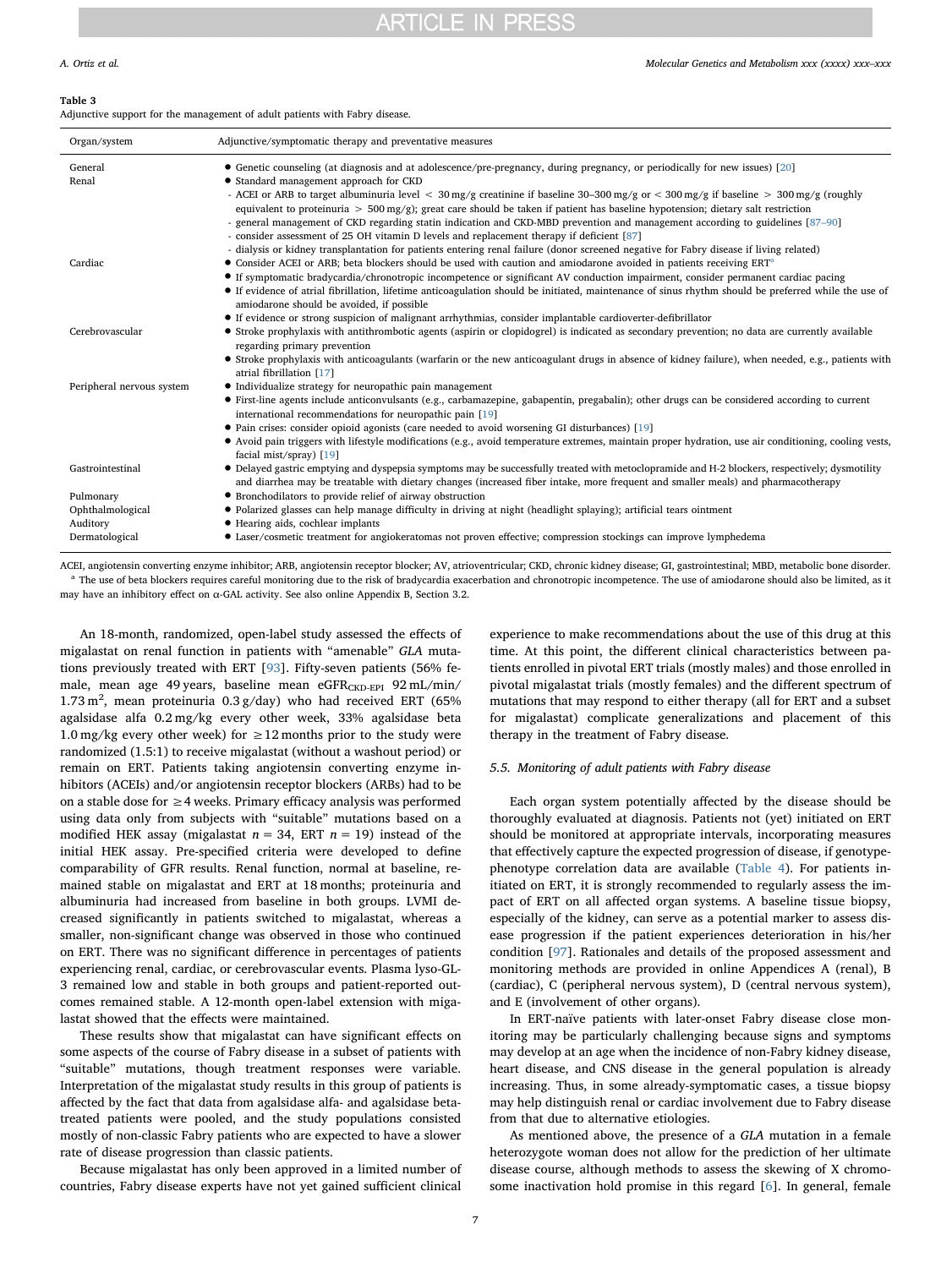### <span id="page-7-0"></span>Table 4

Recommended assessments and schedule for monitoring organ involvement in adult patients with Fabry disease.

| Organ/system              | Assessment(s)                                                                                                                                                                                   | Monitoring schedule                                                                                                                                 |
|---------------------------|-------------------------------------------------------------------------------------------------------------------------------------------------------------------------------------------------|-----------------------------------------------------------------------------------------------------------------------------------------------------|
| General                   | Complete history and physical examination including family history and<br>evaluation of quality of life [94], gastrointestinal symptoms, work/study<br>performance, level of depression/anxiety | Every clinic visit                                                                                                                                  |
|                           | $\alpha$ -Gal A enzyme activity and GLA mutation analysis                                                                                                                                       | If not previously determined                                                                                                                        |
| Renal                     | Glomerular filtration rate (measured GFR [preferred] or estimated                                                                                                                               | Annually if low risk, every 6 months if moderate risk, and every 3 months                                                                           |
|                           | [eGFR] using appropriate formulae)                                                                                                                                                              | if high to very high risk; <sup>a</sup> measured GFR only once yearly because of<br>complexity                                                      |
|                           | Albuminuria (preferred, more sensitive) and/or proteinuria (24-h or spot                                                                                                                        | Annually if low risk, every 6 months if moderate risk, and every 3 months                                                                           |
|                           | urine for total protein/creatinine and albumin/creatinine ratios)                                                                                                                               | if high to very high risk                                                                                                                           |
|                           | 25 OH vitamin D                                                                                                                                                                                 | As clinically indicated; vitamin D levels in late fall/early winter                                                                                 |
|                           | Kidney biopsy                                                                                                                                                                                   | As clinically indicated. Podocyte foot process effacement may precede                                                                               |
|                           |                                                                                                                                                                                                 | pathological albuminuria                                                                                                                            |
| Cardiac                   | Blood pressure and cardiac rhythm                                                                                                                                                               | Every clinic visit                                                                                                                                  |
|                           | ECG and echocardiography                                                                                                                                                                        | Annually, and as clinically indicated                                                                                                               |
|                           | 48-h Holter monitoring to detect intermittent rhythm abnormalities;                                                                                                                             | Annually, but may be assessed more or less frequently depending on age                                                                              |
|                           | [95] implantable loop recorder recommended for patients with                                                                                                                                    | and other risk factors; if arrhythmias detected, more frequent/detailed                                                                             |
|                           | significant hypertrophic cardiomyopathy [96]                                                                                                                                                    | rhythm surveillance should be instituted (schedule determined<br>individually)                                                                      |
|                           | Cardiac MRI with gadolinium                                                                                                                                                                     | If available, whenever there is evidence of clinical progression of disease<br>or regularly at an interval $> 2$ years                              |
|                           | Cardiac MRI with T1 mapping                                                                                                                                                                     | Investigational tool, should be interpreted with caution                                                                                            |
|                           | Brain natriuretic peptide                                                                                                                                                                       | At least annually for patients with cardiomyopathy or bradycardia                                                                                   |
| Cerebrovascular           | Brain MRI (TOF MRA at first assessment in male patients aged over 21                                                                                                                            | Every 3 years and when clinically needed (e.g., presence of neurological                                                                            |
|                           | and female patients over 30, then according to the clinical picture)                                                                                                                            | changes that could potentially relate to stroke) [37]                                                                                               |
|                           | CT imaging                                                                                                                                                                                      | In case of acute stroke and only if MRI is contraindicated due to cardiac<br>pacing                                                                 |
| Peripheral nervous system | Pain evaluation and history: pain measurement scale such as the                                                                                                                                 | Annually                                                                                                                                            |
|                           | Neuropathic Pain Symptom Inventory or Brief Pain Inventory                                                                                                                                      |                                                                                                                                                     |
|                           | Cold and heat intolerance, vibratory thresholds (quantitative sensory<br>testing, if available)                                                                                                 | Annually (less frequently in older patients)                                                                                                        |
|                           | Autonomic symptom evaluation by orthostatic blood pressure                                                                                                                                      | Annually                                                                                                                                            |
|                           | Skin biopsy (for IENFD assessment, if available)                                                                                                                                                | Consider                                                                                                                                            |
| <b>ENT</b>                | Audiometry [17]                                                                                                                                                                                 | As required [17]                                                                                                                                    |
| Pulmonary                 | Spirometry, including response to bronchodilators, treadmill exercise                                                                                                                           | Every 2 years or more frequently for clinical indications; [17] chest X-ray                                                                         |
|                           | testing, oximetry, chest X-ray                                                                                                                                                                  | according to clinical indications                                                                                                                   |
| Gastrointestinal          | Referral to gastroenterology specialist for endoscopic or radiographic<br>evaluation                                                                                                            | If symptoms persist or worsen despite treatment                                                                                                     |
| Overall glycolipid burden | Plasma and urinary sediment lyso-GL-3, GL-3                                                                                                                                                     | At baseline and then annually (at the moment, this is for research<br>purposes only); biobanking of plasma/serum samples recommended if<br>feasible |
| Skeletal                  | Bone dual-energy X-ray absorptiometry (DEXA)                                                                                                                                                    | Consider                                                                                                                                            |
| Ophthalmological          | Ophthalmological screening                                                                                                                                                                      | Ophthalmological screening as clinically indicated                                                                                                  |

Rationale and details for each organ system are provided in online Appendices A (renal), B (cardiac), C (peripheral nervous system), D (central nervous system), and E (involvement of other organs). Baseline values should always be obtained; longer intervals between more complex organ assessments can be considered in asymptomatic female patients with a normal initial evaluation and/or favorable X chromosome inactivation pattern.

CKD, chronic kidney disease; CT, computed tomography; ECG, electrocardiography; eGFR, estimated glomerular filtration rate; ENT, ear, nose, and throat; GFR, glomerular filtration rate; IENFD, intra-epidermal nerve fiber density; MRI, magnetic resonance imaging; TOF MRA, time-of-flight magnetic resonance angiography (head and neck).

<span id="page-7-1"></span><sup>a</sup> Risk levels based on KDIGO 2012 chronic kidney disease classification scheme. Low risk, CKD Stage G1/2 A1; moderate risk, CKD stage G3a A1, G1/2 A2; high to very high risk CKD Stage G4 or 5, G3b A1, G3 A3 [\[90](#page-10-46)]. See also online Appendix A, including [Fig. 1S](#page-3-0).

patients should be assessed and monitored [\(Table 4](#page-7-0)) in a manner similar to that recommended for men (i.e., a full baseline evaluation followed by annual assessments) although longer intervals between assessments can be considered for asymptomatic women, particularly when a skewed X chromosome inactivation profile with predominant expression of the wild type GLA allele has been demonstrated [[6](#page-9-5)]. By contrast, for asymptomatic women with later-onset mutations, initial evaluation may be normal and longer intervals between disease-monitoring tests may be considered. It is important to remain aware that clinical vigilance and regular monitoring are essential, as an absence of symptoms at baseline or at follow-up assessment does not preclude subsequent development of organ complications. For example, women with Fabry disease can have cardiac fibrosis without the appearance of LVH [[98\]](#page-10-36). For this reason, cardiac MRI with gadolinium (to detect late enhancement suggestive of fibrosis) should be considered the first-line diagnostic approach in the cardiac evaluation of women with Fabry disease. Although most female patients have uneventful pregnancies [[99\]](#page-10-37), signs such as proteinuria should be monitored closely by a specialist, as they may progress during pregnancy [[99\]](#page-10-37), and genetic counseling should be provided in line with current guidance [\[2,](#page-9-1)[20](#page-9-34)]. Further details on pregnancy and lactation are provided in online Appendix H.

# 6. Recommendations for screening

Clinical and genetic screening of the at-risk members of families of newly diagnosed patients is of critical importance, as additional family members with Fabry disease may be identified from each individual index patient. One pedigree review study found that, on average, there were at least five family members diagnosed with Fabry disease following the diagnosis of a proband [\[100\]](#page-10-38). These family members may be diagnosed relatively early in the disease process. NBS programs based on enzymatic assays for  $\alpha$ -Gal A activity allow for the identification and monitoring of individuals (mostly male) with Fabry disease mutations from an early age [[5](#page-9-4)[,101\]](#page-10-39), and permits identification of affected adults in the family. Such programs have been initiated in some states in the USA [\[20](#page-9-34),[102](#page-10-40)], several European countries [[20](#page-9-34)[,103,](#page-10-41)[104](#page-10-42)], and Taiwan [[57](#page-10-7)[,105\]](#page-11-0). Though the use of NBS for the identification of Fabry disease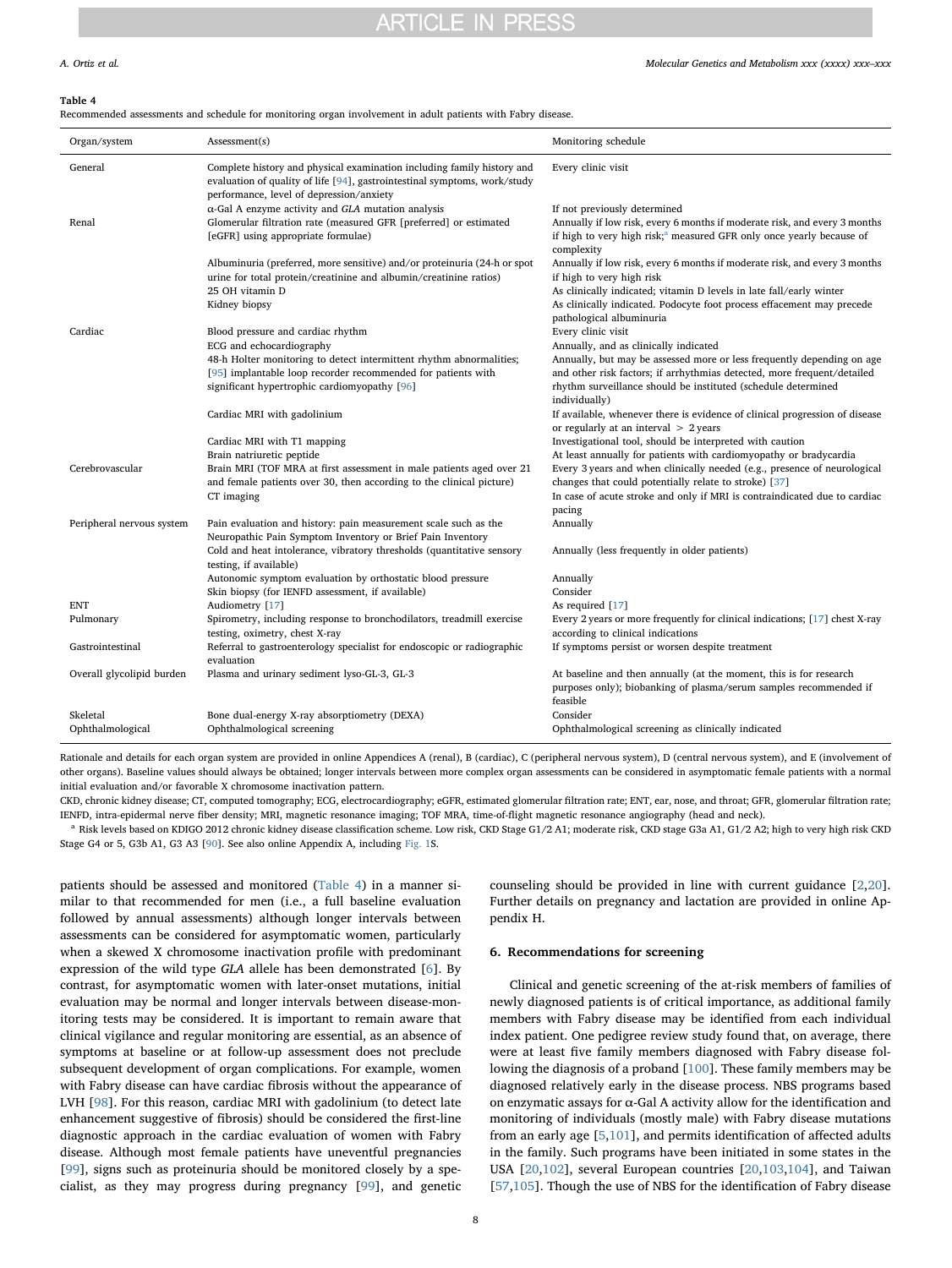remains an ethical issue, several publications on patient experiences with NBS for Fabry disease indicate that most patients would prefer to be informed [\[106](#page-11-1)–108]. The most prevalent reasons include the elimination of "feeling misunderstood" by parents, teachers, and physicians – usually due to pain symptoms, the opportunity to begin early treatment and prevent complications, and better reproductive decision making [\[106,](#page-11-1)[107](#page-11-2)]. However, female patients also indicated that having the genetic knowledge resulted in a feeling of "being labeled as a patient", even though they were asymptomatic [[106](#page-11-1)]; some patients, both male and female, indicated that the early diagnosis also led to a loss of a carefree life and increased worrying about the future [[106](#page-11-1)]. Appropriate genetic counseling should be provided for patients identified via NBS [[30](#page-9-15)]. However, counseling individuals (and families) who have a missense VUS identified through such screening programs remains challenging (see also [Section 4](#page-3-1) Diagnostic confirmation).

## 7. Recommendations for genetic counseling

Fabry disease has a profound emotional and physical impact on affected individuals and their families. In order to provide patients with a better understanding of Fabry disease, genetic counseling for patients and their families/partners by a medical geneticist or a counselor with Fabry disease expertise is critical following diagnosis, and forms a vital part of the multidisciplinary approach to the management of Fabry disease.

An initial genetic counseling session should be focused on Fabry disease's X-linked pattern of inheritance, genetic testing options available for the patients, and identification of at-risk family members through the creation and interpretation of a detailed family history. It is also important to ensure that patients understand that female patients can be significantly affected by the disease, and should not be regarded simply as carriers of it [\[6](#page-9-5),[7](#page-9-6)[,20](#page-9-34)]. As appropriate, genetic counseling sessions should also address the psychosocial issues that can arise following a diagnosis of Fabry disease, such as anxiety concerning disease progression, guilt related to passing the disease on to children, denial of disease progression, and other strong emotions such as anger, grief, blame, hopelessness, and impacts on self-esteem and self-identity. Where applicable, economic, social, disability, employment, and life insurance impacts should also be addressed/discussed [\[20](#page-9-34),[101](#page-10-39)]. Provision of Fabry support group information and informational resources to patients and their families can help them to further understand their diagnosis and provide a means of reducing a potential sense of isolation. Pre-conception or prenatal genetic counseling should be offered to all male and female patients of reproductive age, discussing Fabry disease's X-linked pattern of inheritance, availability of both prenatal diagnosis using cultured amniocytes or chorionic villi for molecular testing and preimplantation genetic diagnosis for selection of unaffected embryos. Pre-conception genetic counseling is important when pregnancy is being considered, as some adjunctive therapies routinely used to treat Fabry symptoms are teratogenic and may pose a risk to fetal development [[99\]](#page-10-37).

# 8. Discussion

The clinical heterogeneity of Fabry disease mandates an individualized approach to patient care that reflects the genotype, gender, family history, phenotype, and specific clinical symptom severity of a given patient. ERT with agalsidase is a cornerstone of therapy, and there is growing evidence that the clinical response to treatment is improved with early ERT initiation. Ideally, adult male patients with a classic Fabry mutation should initiate ERT promptly, regardless of Fabry symptoms, with appropriate adjunctive treatment for symptomatic management. Adult female patients with classic mutations should be considered for ERT if they present with symptoms suggesting major organ involvement or, if still asymptomatic, if there is laboratory, histological, or imaging evidence of injury to the major

organs. The latter requirement is also applicable for patients with lateronset Fabry mutations or GLA VUS. Thus, tissue-based assessment of Fabry disease pathology may assist the decision to initiate ERT and may occasionally be helpful in assessing disease progression and response to treatment during follow-up. Adult female patients without signs or symptoms of Fabry disease should be monitored regularly for evidence of organ involvement. In conclusion, the long-term management of adult patients with Fabry disease should involve timely ERT, regular assessment of disease progression in all patients, and the use of appropriate adjunctive therapies by a multidisciplinary care team to assist in the management of organ-specific complications.

## Funding

The international panels of Fabry disease specialists (Atlanta, GA, USA, July 2014; Orlando, FL, USA, February 2015) were sponsored by Sanofi Genzyme. The authors received editorial/writing support in the preparation of this manuscript from Alessia Piazza, PhD, of Excerpta Medica, funded by Sanofi Genzyme, and from Hans Ebels of Sanofi Genzyme. The authors were responsible for all content and editorial decisions and received no honoraria related to the development of this publication. A.O. was supported by Intensificación FIS and FEDER FundsREDINREN RD016/0019, and D.P.G. by the Plan National Maladies Rares of the French Ministry of Health.

## Conflicts of interest

A.O. is a consultant for Sanofi Genzyme and has received speaker fees from Shire HGT and Amicus Therapeutics.

D.P.G. has received honoraria from Amicus Therapeutics, Sanofi Genzyme, and Shire HGT, and fees for consulting from Sanofi Genzyme and Shire HGT.

R.J.D. has founder stock in Amicus Therapeutics, consults for Amicus Therapeutics, Kiniksa Pharmaceuticals, and Sangamo BioSciences, and receives royalties from Sanofi Genzyme and Shire HGT.

J.P. has received honoraria for presentations and board meetings from Amicus Therapeutics, Sanofi Genzyme, and Shire HGT.

M.M. consults for Sanofi Genzyme and receives research funding from Sanofi Genzyme. This interest has been reviewed and managed by the University of Minnesota in accordance with its conflict of interest policy. He also consults for and has a service contract with Amicus Therapeutics and has reviewed research grants from Shire HGT.

A.B. has received honoraria for presentations and board meetings from Amicus Therapeutics, Merck-Serono, Nutricia, and Sanofi Genzyme; he is a member of the European Advisory Board of the Fabry Registry, which is sponsored by Sanofi Genzyme, and of the Nutricia International Advisory Board.

C.E. is on the Fabry Registry Board of Advisors, has been on a speaker's bureau with Sanofi Genzyme and has been an investigator in clinical trials sponsored by Sanofi Genzyme and Shire HGT.

R.J.H. consults with Sanofi Genzyme and Shire HGT, and has been an investigator in clinical trials sponsored by Amicus Therapeutics, Sanofi Genzyme, and Shire HGT. These activities have been monitored and found to be in compliance with the conflict of interest policies at Cincinnati Children's Hospital Medical Center.

D.L. is on the Fabry Registry Board, consults with Sanofi Genzyme, and has been an investigator and coordinator in clinical trials sponsored by Alexion, Amicus Therapeutics, Protalix BioTherapeutics, Pfizer, Retrophin, Sanofi Genzyme, Shire HGT, and Synageva. These activities have been monitored and found to be in compliance with the conflict of interest policies at Emory University School of Medicine.

A.L. is a member of the Fabry Registry Board. He has received honoraria and fees for consulting from Amicus Therapeutics, Sanofi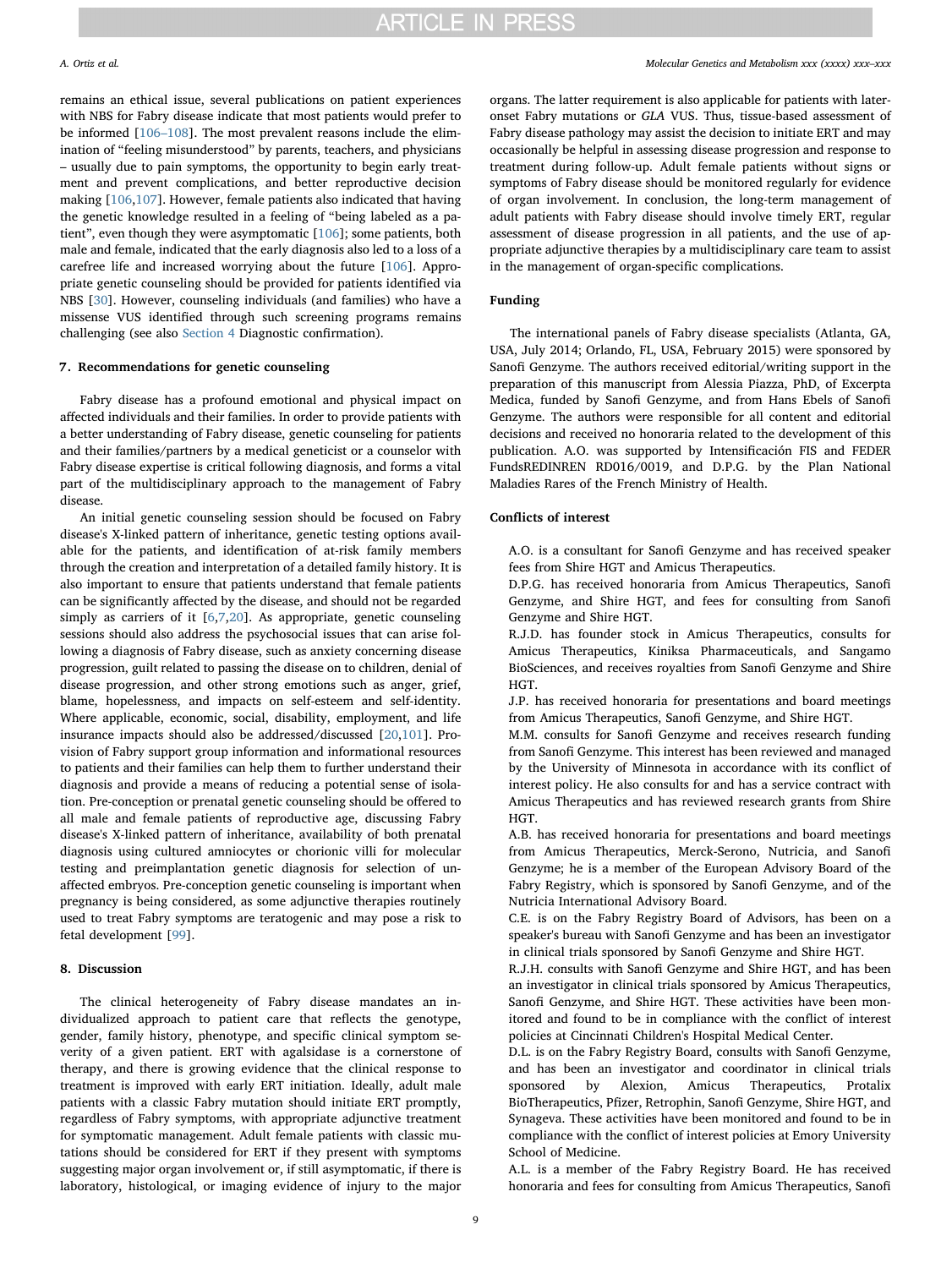Genzyme, and Shire HGT.

S.W. has been a member of the Fabry Registry Board. He has received honoraria from Amicus Therapeutics, Sanofi Genzyme, and Shire HGT and fees for consulting from Sanofi Genzyme and Shire HGT.

E.W. has received honoraria for presentations and board meetings from Sanofi Genzyme. He has been an investigator in clinical trials sponsored by Sanofi Genzyme. These activities have been monitored and found to be in compliance with the conflict of interest policies at the University of Alabama at Birmingham.

F.W. has received speaker honoraria from Sanofi Genzyme and Shire HGT. He is a member of the Fabry Registry European Board of Advisors and has received travel assistance and speaker honoraria. Research grants were given to the Institution by Sanofi Genzyme and Shire HGT.

W.R.W. consults for Sanofi Genzyme and Shire HGT, and is an investigator in clinical trials for Fabry disease sponsored by Amicus Therapeutics, Protalix BioTherapeutics, and Sanofi Genzyme. These activities are monitored and are in compliance with the conflict of interest policies at Emory University School of Medicine.

### Acknowledgments

The authors acknowledge the specialist advice and input received from Prof. C. Wanner (Department of Nephrology, University Clinic Würzburg, Würzburg, Germany).

## Appendices A–H. Supplementary data

Supplementary data to this article can be found online at [https://](https://doi.org/10.1016/j.ymgme.2018.02.014) [doi.org/10.1016/j.ymgme.2018.02.014](https://doi.org/10.1016/j.ymgme.2018.02.014).

## References

- <span id="page-9-0"></span>[1] The Online Metabolic and Molecular Bases of Inherited disease (OMMBID), Available at: [https://ommbid.mhmedical.com/content.aspx?bookid=971&](https://ommbid.mhmedical.com/content.aspx?bookid=971&sectionid=62644837&jumpsectionID=62644922#1102896682) [sectionid=62644837&jumpsectionID=62644922#1102896682](https://ommbid.mhmedical.com/content.aspx?bookid=971&sectionid=62644837&jumpsectionID=62644922#1102896682) , Accessed date: 19 October 2017.
- <span id="page-9-1"></span>[2] [D.P. Germain, Fabry disease, Orphanet. J. Rare Dis. 5 \(2010\) 30.](http://refhub.elsevier.com/S1096-7192(17)30768-0/rf0010)
- <span id="page-9-2"></span>[3] Fabrazyme® Prescribing Information, Available at: [https://www.accessdata.fda.](https://www.accessdata.fda.gov/drugsatfda_docs/label/2010/103979s5135lbl.pdf) [gov/drugsatfda\\_docs/label/2010/103979s5135lbl.pdf,](https://www.accessdata.fda.gov/drugsatfda_docs/label/2010/103979s5135lbl.pdf) (2010) , Accessed date: 19 October 2017.
- <span id="page-9-3"></span>[4] Replagal® Summary of Product Characteristics, Available at: [http://www.ema.](http://www.ema.europa.eu/docs/en_GB/document_library/EPAR_-_Product_Information/human/000369/WC500053612.pdf) [europa.eu/docs/en\\_GB/document\\_library/EPAR\\_-\\_Product\\_Information/human/](http://www.ema.europa.eu/docs/en_GB/document_library/EPAR_-_Product_Information/human/000369/WC500053612.pdf) [000369/WC500053612.pdf,](http://www.ema.europa.eu/docs/en_GB/document_library/EPAR_-_Product_Information/human/000369/WC500053612.pdf) (2014) , Accessed date: 19 October 2017.
- <span id="page-9-4"></span>[5] [D. Matern, D. Gavrilov, D. Oglesbee, K. Raymond, P. Rinaldo, S. Tortorelli,](http://refhub.elsevier.com/S1096-7192(17)30768-0/rf0025) [Newborn screening for lysosomal storage disorders, Semin. Perinatol. 39 \(2015\)](http://refhub.elsevier.com/S1096-7192(17)30768-0/rf0025) 206–[216.](http://refhub.elsevier.com/S1096-7192(17)30768-0/rf0025)
- <span id="page-9-5"></span>[6] [L. Echevarria, K. Benistan, A. Toussaint, et al., X-chromosome inactivation in fe](http://refhub.elsevier.com/S1096-7192(17)30768-0/rf0030)[male patients with Fabry disease, Clin. Genet. 89 \(2015\) 54](http://refhub.elsevier.com/S1096-7192(17)30768-0/rf0030)–64.
- <span id="page-9-6"></span>[7] [W.R. Wilcox, J.P. Oliveira, R.J. Hopkin, et al., Females with Fabry disease fre](http://refhub.elsevier.com/S1096-7192(17)30768-0/rf0035)[quently have major organ involvement: lessons from the Fabry registry, Mol.](http://refhub.elsevier.com/S1096-7192(17)30768-0/rf0035) [Genet. Metab. 93 \(2008\) 112](http://refhub.elsevier.com/S1096-7192(17)30768-0/rf0035)–128.
- [8] [M. Arends, C. Wanner, D. Hughes, et al., Characterization of classical and non](http://refhub.elsevier.com/S1096-7192(17)30768-0/rf0040)[classical Fabry disease: a multicenter study, J. Am. Soc. Nephrol. 28 \(2017\)](http://refhub.elsevier.com/S1096-7192(17)30768-0/rf0040) 1631–[1641.](http://refhub.elsevier.com/S1096-7192(17)30768-0/rf0040)
- <span id="page-9-7"></span>[9] [K.D. MacDermot, A. Holmes, A.H. Miners, Anderson-Fabry disease: clinical man](http://refhub.elsevier.com/S1096-7192(17)30768-0/rf0045)[ifestations and impact of disease in a cohort of 60 obligate carrier females, J. Med.](http://refhub.elsevier.com/S1096-7192(17)30768-0/rf0045) [Genet. 38 \(2001\) 769](http://refhub.elsevier.com/S1096-7192(17)30768-0/rf0045)–775.
- <span id="page-9-8"></span>[10] [R.Y. Wang, A. Lelis, J. Mirocha, W.R. Wilcox, Heterozygous Fabry women are not](http://refhub.elsevier.com/S1096-7192(17)30768-0/rf0050) just carriers, but have a signifi[cant burden of disease and impaired quality of life,](http://refhub.elsevier.com/S1096-7192(17)30768-0/rf0050) [Genet. Med. 9 \(2007\) 34](http://refhub.elsevier.com/S1096-7192(17)30768-0/rf0050)–45.
- <span id="page-9-9"></span>[11] The Fabry disease mutation database, Available at: [http://fabry-database.org/](http://fabry-database.org/mutants) [mutants/](http://fabry-database.org/mutants) , Accessed date: 19 October 2017.
- [12] The Human Gene Mutation Database (HGMD®), Available at: [http://www.hgmd.](http://www.hgmd.cf.ac.uk/ac/gene.php?gene=GLA) [cf.ac.uk/ac/gene.php?gene=GLA](http://www.hgmd.cf.ac.uk/ac/gene.php?gene=GLA) , Accessed date: 19 October 2017.
- [13] International Fabry Disease Genotype-Phenotype Database (dbFGP), [http://dbfgp.](http://dbfgp.org/dbFgp/fabry/) [org/dbFgp/fabry/](http://dbfgp.org/dbFgp/fabry/) , Accessed date: 5 October 2017.
- [14] Genome Aggregation Database (gnomAD), Available at: [http://gnomad.](http://gnomad.broadinstitute.org) [broadinstitute.org](http://gnomad.broadinstitute.org) , Accessed date: 7 November 2017.
- [15] ClinVar Database, Available at: [https://www.ncbi.nlm.nih.gov/clinvar/](https://www.ncbi.nlm.nih.gov/clinvar) , Accessed date: 7 November 2017.
- <span id="page-9-10"></span>[16] J. Lukas, A.K. Giese, A. Markoff[, et al., Functional characterisation of alpha-ga](http://refhub.elsevier.com/S1096-7192(17)30768-0/rf0080)[lactosidase a mutations as a basis for a new classi](http://refhub.elsevier.com/S1096-7192(17)30768-0/rf0080)fication system in Fabry disease, [PLoS Genet. 9 \(2013\) e1003632.](http://refhub.elsevier.com/S1096-7192(17)30768-0/rf0080)

# A. Ortiz et al. *Molecular Genetics and Metabolism xxx (xxxx) xxx–xxx*

- <span id="page-9-11"></span>[17] [C.M. Eng, D.P. Germain, M. Banikazemi, et al., Fabry disease: guidelines for the](http://refhub.elsevier.com/S1096-7192(17)30768-0/rf0085) [evaluation and management of multi-organ system involvement, Genet. Med. 8](http://refhub.elsevier.com/S1096-7192(17)30768-0/rf0085) [\(2006\) 539](http://refhub.elsevier.com/S1096-7192(17)30768-0/rf0085)–548.
- <span id="page-9-12"></span>[18] R. Schiff[mann, D.A. Hughes, G.E. Linthorst, et al., Screening, diagnosis, and](http://refhub.elsevier.com/S1096-7192(17)30768-0/rf0090) [management of patients with Fabry disease: conclusions from a](http://refhub.elsevier.com/S1096-7192(17)30768-0/rf0090) "kidney disease: improving global outcomes" [\(KDIGO\) controversies conference, Kidney Int. 91](http://refhub.elsevier.com/S1096-7192(17)30768-0/rf0090) [\(2017\) 284](http://refhub.elsevier.com/S1096-7192(17)30768-0/rf0090)–293.
- <span id="page-9-13"></span>[19] [J.M. Politei, D. Bouhassira, D.P. Germain, et al., Pain in Fabry disease: practical](http://refhub.elsevier.com/S1096-7192(17)30768-0/rf0095) [recommendations for diagnosis and treatment, CNS Neurosci. Ther. 22 \(2016\)](http://refhub.elsevier.com/S1096-7192(17)30768-0/rf0095) 568–[576.](http://refhub.elsevier.com/S1096-7192(17)30768-0/rf0095)
- <span id="page-9-34"></span>[20] [D.A. Laney, R.L. Bennett, V. Clarke, et al., Fabry disease practice guidelines: re](http://refhub.elsevier.com/S1096-7192(17)30768-0/rf0100)[commendations of the National Society of Genetic Counselors, J. Genet. Couns. 22](http://refhub.elsevier.com/S1096-7192(17)30768-0/rf0100) [\(2013\) 555](http://refhub.elsevier.com/S1096-7192(17)30768-0/rf0100)–564.
- [21] [G.E. Linthorst, A.P. Burlina, F. Cecchi, et al., Recommendations on reintroduction](http://refhub.elsevier.com/S1096-7192(17)30768-0/rf0105) [of agalsidase beta for patients with Fabry disease in Europe, following a period of](http://refhub.elsevier.com/S1096-7192(17)30768-0/rf0105) [shortage, JIMD Rep. 8 \(2013\) 51](http://refhub.elsevier.com/S1096-7192(17)30768-0/rf0105)–56.
- [22] [A. Gal, D.A. Hughes, B. Winchester, Toward a consensus in the laboratory diag](http://refhub.elsevier.com/S1096-7192(17)30768-0/rf0110)[nostics of Fabry disease - recommendations of a European expert group, J. Inherit.](http://refhub.elsevier.com/S1096-7192(17)30768-0/rf0110) [Metab. Dis. 34 \(2011\) 509](http://refhub.elsevier.com/S1096-7192(17)30768-0/rf0110)–514.
- [23] [G.E. Linthorst, D.P. Germain, C.E. Hollak, et al., European Medicines Agency.](http://refhub.elsevier.com/S1096-7192(17)30768-0/rf0115) [Expert opinion on temporary treatment recommendations for Fabry disease during](http://refhub.elsevier.com/S1096-7192(17)30768-0/rf0115) [the shortage of enzyme replacement therapy \(ERT\), Mol. Genet. Metab. 102](http://refhub.elsevier.com/S1096-7192(17)30768-0/rf0115) [\(2011\) 99](http://refhub.elsevier.com/S1096-7192(17)30768-0/rf0115)–102.
- [24] [A. Ortiz, J.P. Oliveira, C. Wanner, B.M. Brenner, S. Waldek, D.G. Warnock,](http://refhub.elsevier.com/S1096-7192(17)30768-0/rf0120) [Recommendations and guidelines for the diagnosis and treatment of Fabry ne](http://refhub.elsevier.com/S1096-7192(17)30768-0/rf0120)[phropathy in adults, Nat. Clin. Pract. Nephrol. 4 \(2008\) 327](http://refhub.elsevier.com/S1096-7192(17)30768-0/rf0120)–336.
- <span id="page-9-33"></span>[25] [M. Biegstraaten, R. Arngrímsson, F. Barbey, et al., Recommendations for initiation](http://refhub.elsevier.com/S1096-7192(17)30768-0/rf0125) [and cessation of enzyme replacement therapy in patients with Fabry disease: the](http://refhub.elsevier.com/S1096-7192(17)30768-0/rf0125) [European Fabry Working Group consensus document, Orphanet. J. Rare Dis. 10](http://refhub.elsevier.com/S1096-7192(17)30768-0/rf0125) [\(2015\) 36.](http://refhub.elsevier.com/S1096-7192(17)30768-0/rf0125)
- <span id="page-9-31"></span>[26] [B.E. Smid, L. van der Tol, F. Cecchi, et al., Uncertain diagnosis of Fabry disease:](http://refhub.elsevier.com/S1096-7192(17)30768-0/rf0130) [consensus recommendation on diagnosis in adults with left ventricular hyper](http://refhub.elsevier.com/S1096-7192(17)30768-0/rf0130)[trophy and genetic variants of unknown signi](http://refhub.elsevier.com/S1096-7192(17)30768-0/rf0130)ficance, Int. J. Cardiol. 177 (2014) 400–[408.](http://refhub.elsevier.com/S1096-7192(17)30768-0/rf0130)
- <span id="page-9-32"></span>[27] [L. van der Tol, D. Cassiman, G. Houge, et al., Uncertain diagnosis of Fabry disease](http://refhub.elsevier.com/S1096-7192(17)30768-0/rf0135) [in patients with neuropathic pain, angiokeratoma or cornea verticillata: consensus](http://refhub.elsevier.com/S1096-7192(17)30768-0/rf0135) [on the approach to diagnosis and follow-up, JIMD Rep. 17 \(2014\) 83](http://refhub.elsevier.com/S1096-7192(17)30768-0/rf0135)–90.
- [28] [L. van der Tol, E. Svarstad, A. Ortiz, et al., Chronic kidney disease and an uncertain](http://refhub.elsevier.com/S1096-7192(17)30768-0/rf0140) [diagnosis of Fabry disease: approach to a correct diagnosis, Mol. Genet. Metab.](http://refhub.elsevier.com/S1096-7192(17)30768-0/rf0140) [114 \(2015\) 242](http://refhub.elsevier.com/S1096-7192(17)30768-0/rf0140)–247.
- <span id="page-9-14"></span>[29] [M. Arends, G.E. Linthorst, C.E. Hollak, M. Biegstraaten, Discontinuation of enzyme](http://refhub.elsevier.com/S1096-7192(17)30768-0/rf0145) [replacement therapy in Fabry disease in the Dutch cohort, Mol. Genet. Metab. 117](http://refhub.elsevier.com/S1096-7192(17)30768-0/rf0145) [\(2016\) 194](http://refhub.elsevier.com/S1096-7192(17)30768-0/rf0145)–198.
- <span id="page-9-15"></span>[30] R.J. Hopkin, J.L. Jeff[eries, D.A. Laney, et al., The management and treatment of](http://refhub.elsevier.com/S1096-7192(17)30768-0/rf0150) [children with Fabry disease: a United States-based perspective, Mol. Genet. Metab.](http://refhub.elsevier.com/S1096-7192(17)30768-0/rf0150) [117 \(2016\) 104](http://refhub.elsevier.com/S1096-7192(17)30768-0/rf0150)–113.
- <span id="page-9-23"></span>[31] J. [Lakoma, R. Rimondini, V. Donadio, R. Liguori, M. Caprini, Pain related channels](http://refhub.elsevier.com/S1096-7192(17)30768-0/rf0155) are diff[erentially expressed in neuronal and non-neuronal cells of glabrous skin of](http://refhub.elsevier.com/S1096-7192(17)30768-0/rf0155) [Fabry knockout male mice, PLoS One 9 \(2014\) e108641.](http://refhub.elsevier.com/S1096-7192(17)30768-0/rf0155)
- <span id="page-9-19"></span>[32] [D.P. Germain, P. Avan, A. Chassaing, P. Bon](http://refhub.elsevier.com/S1096-7192(17)30768-0/rf0160)fils, Patients affected with Fabry [disease have an increased incidence of progressive hearing loss and sudden](http://refhub.elsevier.com/S1096-7192(17)30768-0/rf0160) [deafness: an investigation of twenty-two hemizygous male patients, BMC Med.](http://refhub.elsevier.com/S1096-7192(17)30768-0/rf0160) [Genet. 3 \(2002\) 10.](http://refhub.elsevier.com/S1096-7192(17)30768-0/rf0160)
- <span id="page-9-16"></span>[33] B. Najafi[an, E. Svarstad, L. Bostad, et al., Progressive podocyte injury and globo](http://refhub.elsevier.com/S1096-7192(17)30768-0/rf0165)[triaosylceramide \(GL-3\) accumulation in young patients with Fabry disease,](http://refhub.elsevier.com/S1096-7192(17)30768-0/rf0165) [Kidney Int. 79 \(2011\) 663](http://refhub.elsevier.com/S1096-7192(17)30768-0/rf0165)–670.
- <span id="page-9-22"></span>[34] [A. Ortiz, B. Cianciaruso, M. Cizmarik, et al., End-stage renal disease in patients](http://refhub.elsevier.com/S1096-7192(17)30768-0/rf0170) [with Fabry disease: natural history data from the Fabry registry, Nephrol. Dial.](http://refhub.elsevier.com/S1096-7192(17)30768-0/rf0170) [Transplant. 25 \(2010\) 769](http://refhub.elsevier.com/S1096-7192(17)30768-0/rf0170)–775.
- <span id="page-9-24"></span>[35] [C. Kampmann, A. Linhart, F. Baehner, et al., Onset and progression of the](http://refhub.elsevier.com/S1096-7192(17)30768-0/rf0175) [Anderson-Fabry disease related cardiomyopathy, Int. J. Cardiol. 130 \(2008\)](http://refhub.elsevier.com/S1096-7192(17)30768-0/rf0175) 367–[373.](http://refhub.elsevier.com/S1096-7192(17)30768-0/rf0175)
- <span id="page-9-25"></span>[36] [P. Boutouyrie, S. Laurent, B. Laloux, O. Lidove, J.P. Grunfeld, D.P. Germain,](http://refhub.elsevier.com/S1096-7192(17)30768-0/rf0180) [Arterial remodelling in Fabry disease, Acta Paediatr. Suppl. 91 \(2002\) 62](http://refhub.elsevier.com/S1096-7192(17)30768-0/rf0180)–66.
- <span id="page-9-26"></span>[37] [E. Kolodny, A. Fellgiebel, M.J. Hilz, et al., Cerebrovascular involvement in Fabry](http://refhub.elsevier.com/S1096-7192(17)30768-0/rf0185) [disease: current status of knowledge, Stroke 46 \(2015\) 302](http://refhub.elsevier.com/S1096-7192(17)30768-0/rf0185)–313.
- <span id="page-9-27"></span>[38] [F.E. Bolsover, E. Murphy, L. Cipolotti, D.J. Werring, R.H. Lachmann, Cognitive](http://refhub.elsevier.com/S1096-7192(17)30768-0/rf0190) [dysfunction and depression in Fabry disease: a systematic review, J. Inherit.](http://refhub.elsevier.com/S1096-7192(17)30768-0/rf0190) [Metab. Dis. 37 \(2014\) 177](http://refhub.elsevier.com/S1096-7192(17)30768-0/rf0190)–187.
- <span id="page-9-21"></span>[39] C.K. Svensson, U. Feldt-Rasmussen, V. Backer, Fabry disease, respiratory symptoms, and airway limitation - a systematic review, Eur. Clin. Respir. J. 2 (2015 Jun 26), [http://dx.doi.org/10.3402/ecrj.v2.26721.](http://dx.doi.org/10.3402/ecrj.v2.26721)
- <span id="page-9-28"></span>[40] [C.H. Orteu, T. Jansen, O. Lidove, et al., Fabry disease and the skin: data from FOS,](http://refhub.elsevier.com/S1096-7192(17)30768-0/rf0200) [the Fabry outcome survey, Br. J. Dermatol. 157 \(2007\) 331](http://refhub.elsevier.com/S1096-7192(17)30768-0/rf0200)–337.
- <span id="page-9-29"></span>[41] [D.P. Germain, K. Benistan, P. Boutouyrie, C. Mutschler, Osteopenia and osteo](http://refhub.elsevier.com/S1096-7192(17)30768-0/rf0205)[porosis: previously unrecognized manifestations of Fabry disease, Clin. Genet. 68](http://refhub.elsevier.com/S1096-7192(17)30768-0/rf0205) [\(2005\) 93](http://refhub.elsevier.com/S1096-7192(17)30768-0/rf0205)–95.
- <span id="page-9-30"></span>[42] [J. Cox-Brinkman, A. Vedder, C. Hollak, et al., Three-dimensional face shape in](http://refhub.elsevier.com/S1096-7192(17)30768-0/rf0210) [Fabry disease, Eur. J. Hum. Genet. 15 \(2007\) 535](http://refhub.elsevier.com/S1096-7192(17)30768-0/rf0210)–542.
- <span id="page-9-17"></span>[43] [C. Tøndel, L. Bostad, K.K. Larsen, et al., Agalsidase bene](http://refhub.elsevier.com/S1096-7192(17)30768-0/rf0215)fits renal histology in [young patients with Fabry disease, J. Am. Soc. Nephrol. 24 \(2013\) 137](http://refhub.elsevier.com/S1096-7192(17)30768-0/rf0215)–148.
- <span id="page-9-18"></span>[44] [R. Skrunes, C. Tøndel, S. Leh, et al., Long-term dose-dependent agalsidase e](http://refhub.elsevier.com/S1096-7192(17)30768-0/rf0220)ffects [on kidney histology in Fabry disease, Clin. J. Am. Soc. Nephrol. 12 \(2017\)](http://refhub.elsevier.com/S1096-7192(17)30768-0/rf0220) 1470–[1479.](http://refhub.elsevier.com/S1096-7192(17)30768-0/rf0220)
- <span id="page-9-20"></span>[45] M. [Namdar, Electrocardiographic changes and arrhythmia in Fabry disease, Front.](http://refhub.elsevier.com/S1096-7192(17)30768-0/rf0225) [Cardiovasc. Med. 3 \(2016\) 7.](http://refhub.elsevier.com/S1096-7192(17)30768-0/rf0225)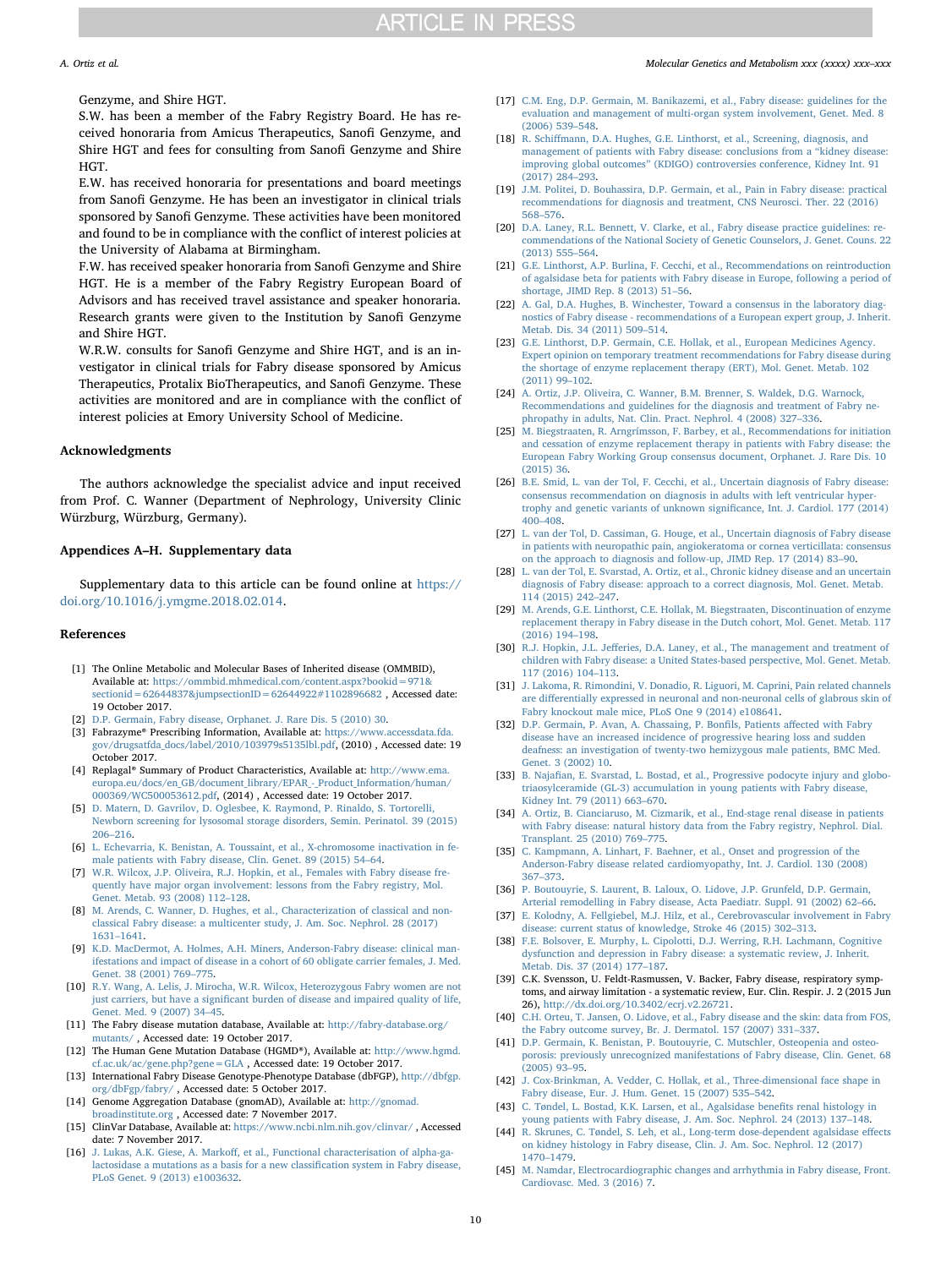- <span id="page-10-4"></span>[46] [A. Ortiz, J.P. Oliveira, S. Waldek, D.G. Warnock, B. Cianciaruso, C. Wanner,](http://refhub.elsevier.com/S1096-7192(17)30768-0/rf0230) [Nephropathy in males and females with Fabry disease: cross-sectional description](http://refhub.elsevier.com/S1096-7192(17)30768-0/rf0230) [of patients before treatment with enzyme replacement therapy, Nephrol. Dial.](http://refhub.elsevier.com/S1096-7192(17)30768-0/rf0230) [Transplant. 23 \(2008\) 1600](http://refhub.elsevier.com/S1096-7192(17)30768-0/rf0230)–1607.
- [47] [M.R. Patel, F. Cecchi, M. Cizmarik, et al., Cardiovascular events in patients with](http://refhub.elsevier.com/S1096-7192(17)30768-0/rf0235) [Fabry disease natural history data from the Fabry registry, J. Am. Coll. Cardiol. 57](http://refhub.elsevier.com/S1096-7192(17)30768-0/rf0235) [\(2011\) 1093](http://refhub.elsevier.com/S1096-7192(17)30768-0/rf0235)–1099.
- [48] [K. Sims, J. Politei, M. Banikazemi, P. Lee, Stroke in Fabry disease frequently occurs](http://refhub.elsevier.com/S1096-7192(17)30768-0/rf0240) [before diagnosis and in the absence of other clinical events: natural history data](http://refhub.elsevier.com/S1096-7192(17)30768-0/rf0240) [from the Fabry Registry, Stroke 40 \(2009\) 788](http://refhub.elsevier.com/S1096-7192(17)30768-0/rf0240)–794.
- [49] [S. Waldek, M.R. Patel, M. Banikazemi, R. Lemay, P. Lee, Life expectancy and cause](http://refhub.elsevier.com/S1096-7192(17)30768-0/rf0245) [of death in males and females with Fabry disease:](http://refhub.elsevier.com/S1096-7192(17)30768-0/rf0245) findings from the Fabry [Registry, Genet. Med. 11 \(2009\) 790](http://refhub.elsevier.com/S1096-7192(17)30768-0/rf0245)–796.
- [50] [H.C. Wilson, R.J. Hopkin, P.C. Madueme, et al., Arrhythmia and clinical cardiac](http://refhub.elsevier.com/S1096-7192(17)30768-0/rf0250) fi[ndings in children with Anderson-Fabry disease, Am. J. Cardiol. 120 \(2017\)](http://refhub.elsevier.com/S1096-7192(17)30768-0/rf0250) 251–[255.](http://refhub.elsevier.com/S1096-7192(17)30768-0/rf0250)
- <span id="page-10-0"></span>[51] [D.P. Germain, E. Brand, A. Burlina, et al., Phenotypic characteristics of the](http://refhub.elsevier.com/S1096-7192(17)30768-0/rf0255) p.Asn215Ser (p.N215S) GLA [mutation in male and female Fabry patients: a mul](http://refhub.elsevier.com/S1096-7192(17)30768-0/rf0255)[ticenter Fabry Registry study, Mol. Genet. Genomic. Med. \(2018\) \(accepted for](http://refhub.elsevier.com/S1096-7192(17)30768-0/rf0255) [publication\).](http://refhub.elsevier.com/S1096-7192(17)30768-0/rf0255)
- <span id="page-10-1"></span>[52] [V. Patel, C. O'Mahony, D. Hughes, et al., Clinical and genetic predictors of major](http://refhub.elsevier.com/S1096-7192(17)30768-0/rf0260) [cardiac events in patients with Anderson-Fabry disease, Heart 101 \(2015\)](http://refhub.elsevier.com/S1096-7192(17)30768-0/rf0260) 961–[966.](http://refhub.elsevier.com/S1096-7192(17)30768-0/rf0260)
- <span id="page-10-2"></span>[53] [P.B. Deegan, A.F. Baehner, M.A. Barba Romero, et al., Natural history of Fabry](http://refhub.elsevier.com/S1096-7192(17)30768-0/rf0265) [disease in females in the Fabry Outcome Survey, J. Med. Genet. 43 \(2006\)](http://refhub.elsevier.com/S1096-7192(17)30768-0/rf0265) 347–[352.](http://refhub.elsevier.com/S1096-7192(17)30768-0/rf0265)
- <span id="page-10-3"></span>[54] [A. Linhart, C. Kampmann, J.L. Zamorano, et al., Cardiac manifestations of](http://refhub.elsevier.com/S1096-7192(17)30768-0/rf0270) [Anderson-Fabry disease: results from the international Fabry Outcome Survey,](http://refhub.elsevier.com/S1096-7192(17)30768-0/rf0270) [Eur. Heart J. 28 \(2007\) 1228](http://refhub.elsevier.com/S1096-7192(17)30768-0/rf0270)–1235.
- <span id="page-10-5"></span>[55] [A. Ortiz, A. Abiose, D.G. Bichet, et al., Time to treatment bene](http://refhub.elsevier.com/S1096-7192(17)30768-0/rf0275)fit for adult patients [with Fabry disease receiving agalsidase beta: data from the Fabry Registry, J. Med.](http://refhub.elsevier.com/S1096-7192(17)30768-0/rf0275) [Genet. 53 \(2016\) 495](http://refhub.elsevier.com/S1096-7192(17)30768-0/rf0275)–502.
- <span id="page-10-6"></span>[56] [R.J. Desnick, D.O. Dohenya, B. Chen, et al., Fabry disease: the](http://refhub.elsevier.com/S1096-7192(17)30768-0/rf0280) α-galactosidase A [\(GLA\) c.427G > A \(A143T\) mutation, e](http://refhub.elsevier.com/S1096-7192(17)30768-0/rf0280)ffect of the  $5'$ -10C > T polymorphism, [Mol. Genet. Metab. 114 \(2015\) S37.](http://refhub.elsevier.com/S1096-7192(17)30768-0/rf0280)
- <span id="page-10-7"></span>[57] [W.L. Hwu, Y.H. Chien, N.C. Lee, et al., Newborn screening for Fabry disease in](http://refhub.elsevier.com/S1096-7192(17)30768-0/rf0285) Taiwan reveals a high incidence of the later-onset GLA mutation  $c.936 + 919G > A$  $(IVS4 + 919G > A)$ , Hum. Mutat. 30 (2009) 1397-1405.
- [58] [S. Ferreira, A. Ortiz, D.P. Germain, et al., The alpha-galactosidase A p.Arg118Cys](http://refhub.elsevier.com/S1096-7192(17)30768-0/rf0290) [variant does not cause a Fabry disease phenotype: data from individual patients](http://refhub.elsevier.com/S1096-7192(17)30768-0/rf0290) [and family studies, Mol. Genet. Metab. 114 \(2015\) 248](http://refhub.elsevier.com/S1096-7192(17)30768-0/rf0290)–258.
- [59] [M. Niemann, A. Rolfs, A. Giese, et al., Lyso-Gb3 indicates that the alpha-galacto](http://refhub.elsevier.com/S1096-7192(17)30768-0/rf0295)sidase [A mutation D313Y is not clinically relevant for Fabry disease, JIMD Rep. 7](http://refhub.elsevier.com/S1096-7192(17)30768-0/rf0295) [\(2013\) 99](http://refhub.elsevier.com/S1096-7192(17)30768-0/rf0295)–102.
- <span id="page-10-8"></span>[60] [L. van der Tol, B.E. Smid, B.J. Poorthuis, et al., A systematic review on screening](http://refhub.elsevier.com/S1096-7192(17)30768-0/rf0300) [for Fabry disease: prevalence of individuals with genetic variants of unknown](http://refhub.elsevier.com/S1096-7192(17)30768-0/rf0300) signifi[cance, J. Med. Genet. 51 \(2014\) 1](http://refhub.elsevier.com/S1096-7192(17)30768-0/rf0300)–9.
- <span id="page-10-9"></span>[61] [M. Niemann, A. Rolfs, S. Störk, et al., Gene mutations versus clinically relevant](http://refhub.elsevier.com/S1096-7192(17)30768-0/rf0305) phenotypes: lyso-Gb3 defi[nes Fabry disease, Circ. Cardiovasc. Genet. 7 \(2014\)](http://refhub.elsevier.com/S1096-7192(17)30768-0/rf0305) 8–[16.](http://refhub.elsevier.com/S1096-7192(17)30768-0/rf0305)
- <span id="page-10-10"></span>[62] J. Krämer, F. Weidemann, Biomarkers for diagnosing and staging of Fabry disease, Curr. Med. Chem. (2017 Jun 16), [http://dx.doi.org/10.2174/](http://dx.doi.org/10.2174/0929867324666170616102112) [0929867324666170616102112.](http://dx.doi.org/10.2174/0929867324666170616102112)
- <span id="page-10-11"></span>[63] C. Orssaud, J. Dufi[er, D.P. Germain, Ocular manifestations in Fabry disease: a](http://refhub.elsevier.com/S1096-7192(17)30768-0/rf0315) [survey of 32 hemizygous male patients, Ophthalmic Genet. 24 \(2003\) 129](http://refhub.elsevier.com/S1096-7192(17)30768-0/rf0315)–139.
- <span id="page-10-12"></span>[64] C.M. Eng, N. Guff[on, W.R. Wilcox, et al., Safety and e](http://refhub.elsevier.com/S1096-7192(17)30768-0/rf0320)fficacy of recombinant [human alpha-galactosidase A replacement therapy in Fabry's disease, N. Engl. J.](http://refhub.elsevier.com/S1096-7192(17)30768-0/rf0320) [Med. 345 \(2001\) 9](http://refhub.elsevier.com/S1096-7192(17)30768-0/rf0320)–16.
- [65] R. Schiff[mann, J.B. Kopp, H.A. Austin 3rdet al., Enzyme replacement therapy in](http://refhub.elsevier.com/S1096-7192(17)30768-0/rf0325) [Fabry disease: a randomized controlled trial, JAMA 285 \(2001\) 2743](http://refhub.elsevier.com/S1096-7192(17)30768-0/rf0325)–2749.
- [66] R. Schiff[mann, M. Ries, M. Timmons, J.T. Flaherty, R.O. Brady, Long-term therapy](http://refhub.elsevier.com/S1096-7192(17)30768-0/rf0330) [with agalsidase alfa for Fabry disease: safety and e](http://refhub.elsevier.com/S1096-7192(17)30768-0/rf0330)ffects on renal function in a [home infusion setting, Nephrol. Dial. Transplant. 21 \(2006\) 345](http://refhub.elsevier.com/S1096-7192(17)30768-0/rf0330)–354.
- [67] [D.P. Germain, S. Waldek, M. Banikazemi, et al., Sustained, long-term renal sta](http://refhub.elsevier.com/S1096-7192(17)30768-0/rf0335)[bilization after 54 months of agalsidase beta therapy in patients with Fabry dis](http://refhub.elsevier.com/S1096-7192(17)30768-0/rf0335)[ease, J. Am. Soc. Nephrol. 18 \(2007\) 1547](http://refhub.elsevier.com/S1096-7192(17)30768-0/rf0335)–1557.
- <span id="page-10-19"></span>[68] [D.P. Germain, J. Charrow, R.J. Desnick, et al., Ten-year outcome of enzyme re](http://refhub.elsevier.com/S1096-7192(17)30768-0/rf0340)[placement therapy with agalsidase beta in patients with Fabry disease, J. Med.](http://refhub.elsevier.com/S1096-7192(17)30768-0/rf0340) [Genet. 52 \(2015\) 353](http://refhub.elsevier.com/S1096-7192(17)30768-0/rf0340)–358.
- <span id="page-10-13"></span>[69] [D.G. Warnock, A. Ortiz, M. Mauer, et al., Renal outcomes of agalsidase beta](http://refhub.elsevier.com/S1096-7192(17)30768-0/rf0345) [treatment for Fabry disease: role of proteinuria and timing of treatment initiation,](http://refhub.elsevier.com/S1096-7192(17)30768-0/rf0345) [Nephrol. Dial. Transplant. 27 \(2012\) 1042](http://refhub.elsevier.com/S1096-7192(17)30768-0/rf0345)–1049.
- <span id="page-10-14"></span>[70] [M. West, K. Nicholls, A. Mehta, et al., Agalsidase alfa and kidney dysfunction in](http://refhub.elsevier.com/S1096-7192(17)30768-0/rf0350) [Fabry disease, J. Am. Soc. Nephrol. 20 \(2009\) 1132](http://refhub.elsevier.com/S1096-7192(17)30768-0/rf0350)–1139.
- <span id="page-10-15"></span>[71] [M. Beck, D. Hughes, C. Kampmann, et al., Long-term e](http://refhub.elsevier.com/S1096-7192(17)30768-0/rf0355)ffectiveness of agalsidase [alfa enzyme replacement in Fabry disease: a Fabry outcome survey analysis, Mol.](http://refhub.elsevier.com/S1096-7192(17)30768-0/rf0355) [Genet. Metab. Rep. 3 \(2015\) 21](http://refhub.elsevier.com/S1096-7192(17)30768-0/rf0355)–27.
- <span id="page-10-16"></span>[72] D.P. [Germain, F. Weidemann, A. Abiose, et al., Analysis of left ventricular mass in](http://refhub.elsevier.com/S1096-7192(17)30768-0/rf0360) [untreated men and in men treated with agalsidase-beta: data from the Fabry](http://refhub.elsevier.com/S1096-7192(17)30768-0/rf0360) [Registry, Genet. Med. 15 \(2013\) 958](http://refhub.elsevier.com/S1096-7192(17)30768-0/rf0360)–965.
- <span id="page-10-17"></span>[73] [F. Weidemann, M. Niemann, S. Störk, et al., Long-term outcome of enzyme-re](http://refhub.elsevier.com/S1096-7192(17)30768-0/rf0365)[placement therapy in advanced Fabry disease: evidence for disease progression](http://refhub.elsevier.com/S1096-7192(17)30768-0/rf0365) [towards serious complications, J. Intern. Med. 274 \(2013\) 331](http://refhub.elsevier.com/S1096-7192(17)30768-0/rf0365)–341.
- <span id="page-10-18"></span>[74] C. Kampmann, A. Perrin, M. Beck, Eff[ectiveness of agalsidase alfa enzyme re](http://refhub.elsevier.com/S1096-7192(17)30768-0/rf0370)[placement in Fabry disease: cardiac outcomes after 10 years' treatment, Orphanet.](http://refhub.elsevier.com/S1096-7192(17)30768-0/rf0370) [J. Rare Dis. 10 \(2015\) 125.](http://refhub.elsevier.com/S1096-7192(17)30768-0/rf0370)
- <span id="page-10-20"></span>[75] [M. Banikazemi, J. Bultas, S. Waldek, et al., Agalsidase-beta therapy for advanced](http://refhub.elsevier.com/S1096-7192(17)30768-0/rf0375) [Fabry disease: a randomized trial, Ann. Intern. Med. 146 \(2007\) 77](http://refhub.elsevier.com/S1096-7192(17)30768-0/rf0375)–86.
- <span id="page-10-21"></span>[76] [M. Arends, F.A. Wijburg, C. Wanner, et al., Favourable e](http://refhub.elsevier.com/S1096-7192(17)30768-0/rf0380)ffect of early versus late [start of enzyme replacement therapy on plasma globotriaosylsphingosine levels in](http://refhub.elsevier.com/S1096-7192(17)30768-0/rf0380) [men with classical Fabry disease, Mol. Genet. Metab. 121 \(2017\) 157](http://refhub.elsevier.com/S1096-7192(17)30768-0/rf0380)–161.
- <span id="page-10-22"></span>[77] [K. Lee, X. Jin, K. Zhang, et al., A biochemical and pharmacological comparison of](http://refhub.elsevier.com/S1096-7192(17)30768-0/rf0385) [enzyme replacement therapies for the glycolipid storage disorder Fabry disease,](http://refhub.elsevier.com/S1096-7192(17)30768-0/rf0385) [Glycobiology 13 \(2003\) 305](http://refhub.elsevier.com/S1096-7192(17)30768-0/rf0385)–313.
- <span id="page-10-23"></span>[78] [H. Sakuraba, M. Murata-Ohsawa, I. Kawashima, et al., Comparison of the e](http://refhub.elsevier.com/S1096-7192(17)30768-0/rf0390)ffects of [agalsidase alfa and agalsidase beta on cultured human Fabry](http://refhub.elsevier.com/S1096-7192(17)30768-0/rf0390) fibroblasts and Fabry [mice, J. Hum. Genet. 51 \(2006\) 180](http://refhub.elsevier.com/S1096-7192(17)30768-0/rf0390)–188.
- <span id="page-10-24"></span>[79] [P.B. Deegan, Fabry disease, enzyme replacement therapy and the signi](http://refhub.elsevier.com/S1096-7192(17)30768-0/rf0395)ficance of [antibody responses, J. Inherit. Metab. Dis. 35 \(2012\) 227](http://refhub.elsevier.com/S1096-7192(17)30768-0/rf0395)–243.
- <span id="page-10-25"></span>[80] [O. Goker-Alpan, M.J. Gambello, G.H. Maegawa, et al., Reduction of plasma glo](http://refhub.elsevier.com/S1096-7192(17)30768-0/rf0400)[botriaosylsphingosine levels after switching from agalsidase alfa to agalsidase beta](http://refhub.elsevier.com/S1096-7192(17)30768-0/rf0400) [as enzyme replacement therapy for Fabry disease, JIMD Rep. 25 \(2015\) 95](http://refhub.elsevier.com/S1096-7192(17)30768-0/rf0400)–106.
- <span id="page-10-26"></span>[81] [G.E. Linthorst, C.E. Hollak, W.E. Donker-Koopman, A. Strijland, J.M. Aerts,](http://refhub.elsevier.com/S1096-7192(17)30768-0/rf0405) [Enzyme therapy for Fabry disease: neutralizing antibodies toward agalsidase alpha](http://refhub.elsevier.com/S1096-7192(17)30768-0/rf0405) [and beta, Kidney Int. 66 \(2004\) 1589](http://refhub.elsevier.com/S1096-7192(17)30768-0/rf0405)–1595.
- [82] [S. Nakano, T. Tsukimura, T. Togawa, et al., Rapid immunochromatographic de](http://refhub.elsevier.com/S1096-7192(17)30768-0/rf0410)[tection of serum anti-alpha-galactosidase a antibodies in Fabry patients after en](http://refhub.elsevier.com/S1096-7192(17)30768-0/rf0410)[zyme replacement therapy, PLoS One 10 \(2015\) e0128351.](http://refhub.elsevier.com/S1096-7192(17)30768-0/rf0410)
- <span id="page-10-27"></span>[83] [M. Lenders, J. Stypmann, T. Duning, B. Schmitz, S.M. Brand, E. Brand, Serum](http://refhub.elsevier.com/S1096-7192(17)30768-0/rf0415)[mediated inhibition of enzyme replacement therapy in Fabry disease, J. Am. Soc.](http://refhub.elsevier.com/S1096-7192(17)30768-0/rf0415) [Nephrol. 27 \(2016\) 256](http://refhub.elsevier.com/S1096-7192(17)30768-0/rf0415)–264.
- <span id="page-10-28"></span>[84] [W.R. Wilcox, M. Banikazemi, N. Gu](http://refhub.elsevier.com/S1096-7192(17)30768-0/rf0420)ffon, et al., Long-term safety and efficacy of [enzyme replacement therapy for Fabry disease, Am. J. Hum. Genet. 75 \(2004\)](http://refhub.elsevier.com/S1096-7192(17)30768-0/rf0420) 65–[74.](http://refhub.elsevier.com/S1096-7192(17)30768-0/rf0420)
- <span id="page-10-29"></span>[85] [J.E. Wraith, A. Tylki-Szymanska, N. Gu](http://refhub.elsevier.com/S1096-7192(17)30768-0/rf0425)ffon, et al., Safety and efficacy of enzyme [replacement therapy with agalsidase beta: an international, open-label study in](http://refhub.elsevier.com/S1096-7192(17)30768-0/rf0425) [pediatric patients with Fabry disease, J. Pediatr. 152 \(2008\) 563](http://refhub.elsevier.com/S1096-7192(17)30768-0/rf0425)–570.
- <span id="page-10-30"></span>[86] [D. Bodensteiner, C.R. Scott, K.B. Sims, G.M. Shepherd, R.D. Cintron, D.P. Germain,](http://refhub.elsevier.com/S1096-7192(17)30768-0/rf0430) [Successful reinstitution of agalsidase beta therapy in Fabry disease patients with](http://refhub.elsevier.com/S1096-7192(17)30768-0/rf0430) [previous IgE-antibody or skin-test reactivity to the recombinant enzyme, Genet.](http://refhub.elsevier.com/S1096-7192(17)30768-0/rf0430) [Med. 10 \(2008\) 353](http://refhub.elsevier.com/S1096-7192(17)30768-0/rf0430)–358.
- <span id="page-10-35"></span>[87] [KDIGO, Clinical practice guideline for the diagnosis, evaluation, prevention, and](http://refhub.elsevier.com/S1096-7192(17)30768-0/rf0435) [treatment of chronic kidney disease-mineral and bone disorder \(CKD-MBD\),](http://refhub.elsevier.com/S1096-7192(17)30768-0/rf0435) [Kidney Int. Suppl. 76 \(2009\) 1](http://refhub.elsevier.com/S1096-7192(17)30768-0/rf0435)–121.
- [88] [KDIGO, 2012 clinical practice guideline for the management of blood pressure in](http://refhub.elsevier.com/S1096-7192(17)30768-0/rf0440) [chronic kidney disease, Kidney Int. Suppl. 2 \(2012\) 337](http://refhub.elsevier.com/S1096-7192(17)30768-0/rf0440)–405.
- [89] KDIGO, Clinical practice guideline for lipid management in chronic kidney disease, Available at: [http://www.kdigo.org/clinical\\_practice\\_guidelines/Lipids/](http://www.kdigo.org/clinical_practice_guidelines/Lipids/KDIGO%20Lipid%20Management%20Guideline%202013.pdf) [KDIGO%20Lipid%20Management%20Guideline%202013.pdf,](http://www.kdigo.org/clinical_practice_guidelines/Lipids/KDIGO%20Lipid%20Management%20Guideline%202013.pdf) (2013) , Accessed date: 19 October 2017.
- <span id="page-10-46"></span>[90] [KDIGO, 2012 clinical practice guideline for the evaluation and management of](http://refhub.elsevier.com/S1096-7192(17)30768-0/rf0450) [chronic kidney disease, Kidney Int. Suppl. 3 \(2013\) 1](http://refhub.elsevier.com/S1096-7192(17)30768-0/rf0450)–150.
- <span id="page-10-31"></span>[91] [D.P. Germain, D.A. Hughes, K. Nicholls, et al., Treatment of Fabry's disease with](http://refhub.elsevier.com/S1096-7192(17)30768-0/rf0455) [the pharmacologic chaperone migalastat, N. Engl. J. Med. 375 \(2016\) 545](http://refhub.elsevier.com/S1096-7192(17)30768-0/rf0455)–555.
- <span id="page-10-32"></span>[92] [E.R. Benjamin, M.C. Della Valle, X. Wu, et al., The validation of pharmacogenetics](http://refhub.elsevier.com/S1096-7192(17)30768-0/rf0460) for the identifi[cation of Fabry patients to be treated with migalastat, Genet. Med.](http://refhub.elsevier.com/S1096-7192(17)30768-0/rf0460) [19 \(2017\) 430](http://refhub.elsevier.com/S1096-7192(17)30768-0/rf0460)–438.
- <span id="page-10-33"></span>[93] [D.A. Hughes, K. Nicholls, S.P. Shankar, et al., Oral pharmacological chaperone](http://refhub.elsevier.com/S1096-7192(17)30768-0/rf0465) [migalastat compared with enzyme replacement therapy in Fabry disease: 18](http://refhub.elsevier.com/S1096-7192(17)30768-0/rf0465) [month results from the randomised phase III ATTRACT study, J. Med. Genet. 54](http://refhub.elsevier.com/S1096-7192(17)30768-0/rf0465) [\(2017\) 288](http://refhub.elsevier.com/S1096-7192(17)30768-0/rf0465)–296.
- <span id="page-10-43"></span>[94] [M. Arends, C.E. Hollak, M. Biegstraaten, Quality of life in patients with Fabry](http://refhub.elsevier.com/S1096-7192(17)30768-0/rf0470) [disease: a systematic review of the literature, Orphanet. J. Rare Dis. 10 \(2015\) 77.](http://refhub.elsevier.com/S1096-7192(17)30768-0/rf0470)
- <span id="page-10-44"></span>[95] [P.M. Elliott, A. Anastasakis, M.A. Borger, et al., 2014 ESC guidelines on diagnosis](http://refhub.elsevier.com/S1096-7192(17)30768-0/rf0475) [and management of hypertrophic cardiomyopathy, Eur. Heart J. 35 \(2014\)](http://refhub.elsevier.com/S1096-7192(17)30768-0/rf0475) 2733–[2779.](http://refhub.elsevier.com/S1096-7192(17)30768-0/rf0475)
- <span id="page-10-45"></span>[96] [F. Weidemann, S.K. Maier, S. Stork, et al., Usefulness of an implantable loop re](http://refhub.elsevier.com/S1096-7192(17)30768-0/rf0480)[corder to detect clinically relevant arrhythmias in patients with advanced Fabry](http://refhub.elsevier.com/S1096-7192(17)30768-0/rf0480) [cardiomyopathy, Am. J. Cardiol. 118 \(2016\) 264](http://refhub.elsevier.com/S1096-7192(17)30768-0/rf0480)–274.
- <span id="page-10-34"></span>[97] [R. Skrunes, E. Svarstad, K. Kampevold Larsen, S. Leh, C. Tøndel, Reaccumulation](http://refhub.elsevier.com/S1096-7192(17)30768-0/rf0485) [of globotriaosylceramide in podocytes after agalsidase dose reduction in young](http://refhub.elsevier.com/S1096-7192(17)30768-0/rf0485) [Fabry patients, Nephrol. Dial. Transplant. 32 \(2017\) 807](http://refhub.elsevier.com/S1096-7192(17)30768-0/rf0485)–813.
- <span id="page-10-36"></span>[98] [M. Niemann, S. Herrmann, K. Hu, et al., Di](http://refhub.elsevier.com/S1096-7192(17)30768-0/rf0490)fferences in Fabry cardiomyopathy [between female and male patients: consequences for diagnostic assessment, JACC](http://refhub.elsevier.com/S1096-7192(17)30768-0/rf0490) [Cardiovasc. Imag. 4 \(2011\) 592](http://refhub.elsevier.com/S1096-7192(17)30768-0/rf0490)–601.
- <span id="page-10-37"></span>[99] [A. Holmes, D. Laney, A retrospective survey studying the impact of Fabry disease](http://refhub.elsevier.com/S1096-7192(17)30768-0/rf0495) [on pregnancy, JIMD Rep. 21 \(2015\) 57](http://refhub.elsevier.com/S1096-7192(17)30768-0/rf0495)–63.
- <span id="page-10-38"></span>[100] D.A. Laney, P.M. Fernhoff[, Diagnosis of Fabry disease via analysis of family his](http://refhub.elsevier.com/S1096-7192(17)30768-0/rf0500)[tory, J. Genet. Couns. 17 \(2008\) 79](http://refhub.elsevier.com/S1096-7192(17)30768-0/rf0500)–83.
- <span id="page-10-39"></span>[101] [R.Y. Wang, O.A. Bodamer, M.S. Watson, W.R. Wilcox, Lysosomal storage diseases:](http://refhub.elsevier.com/S1096-7192(17)30768-0/rf0505) diagnostic confi[rmation and management of presymptomatic individuals, Genet.](http://refhub.elsevier.com/S1096-7192(17)30768-0/rf0505) [Med. 13 \(2011\) 457](http://refhub.elsevier.com/S1096-7192(17)30768-0/rf0505)–484.
- <span id="page-10-40"></span>[102] [P.V. Hopkins, C. Campbell, T. Klug, S. Rogers, J. Raburn-Miller, J. Kiesling,](http://refhub.elsevier.com/S1096-7192(17)30768-0/rf0510) [Lysosomal storage disorder screening implementation:](http://refhub.elsevier.com/S1096-7192(17)30768-0/rf0510) findings from the first six [months of full population pilot testing in Missouri, J. Pediatr. 166 \(2015\)](http://refhub.elsevier.com/S1096-7192(17)30768-0/rf0510) 172–[177.](http://refhub.elsevier.com/S1096-7192(17)30768-0/rf0510)
- <span id="page-10-41"></span>[103] [T.P. Mechtler, S. Stary, T.F. Metz, et al., Neonatal screening for lysosomal storage](http://refhub.elsevier.com/S1096-7192(17)30768-0/rf0515) [disorders: feasibility and incidence from a nationwide study in Austria, Lancet 379](http://refhub.elsevier.com/S1096-7192(17)30768-0/rf0515) [\(2012\) 335](http://refhub.elsevier.com/S1096-7192(17)30768-0/rf0515)–341.
- <span id="page-10-42"></span>[104] A.B. Burlina, G. Polo, L. Salviati, et al., Newborn screening for lysosomal storage disorders by tandem mass spectrometry in North East Italy, J. Inherit. Metab. Dis. (2017 Nov 15), [http://dx.doi.org/10.1007/s10545-017-0098-3.](http://dx.doi.org/10.1007/s10545-017-0098-3)

## A. Ortiz et al. *Molecular Genetics and Metabolism xxx (xxxx) xxx–xxx*